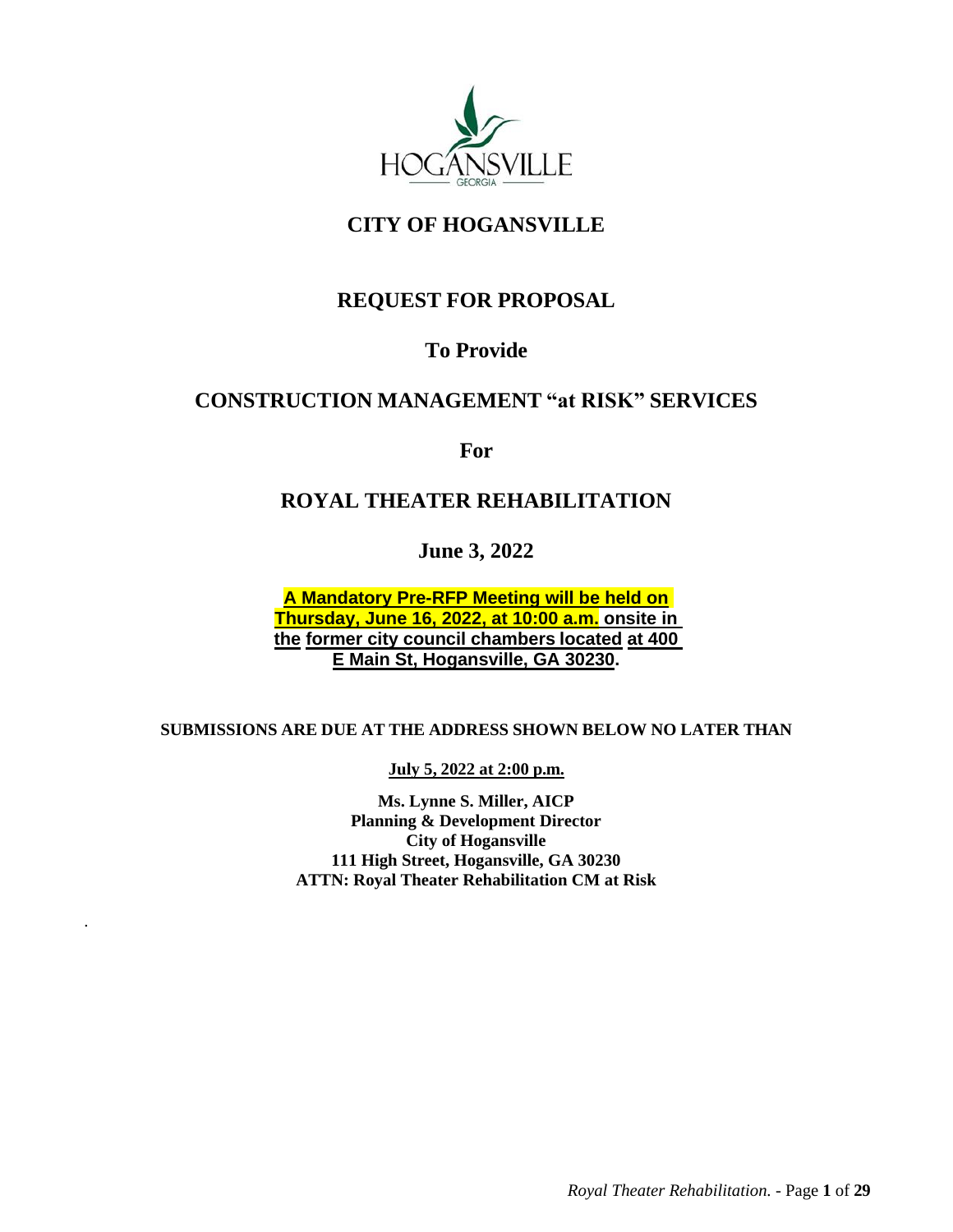# **TABLE OF CONTENTS**

# **REQUEST FOR PROPOSALS**

| <b>Legal Advertisement</b>                               | 03 |
|----------------------------------------------------------|----|
| Section I – Request for Proposals, Overview & Procedures | 04 |
| <b>Section II – Proposal Submission Requirements</b>     | 09 |
| Fee Proposal Form Attachment A & B                       | 13 |
| <b>Section III – Evaluation and Selection Process</b>    | 17 |
| Section IV – Contract Award/Requirements/Post Award      | 18 |
| <b>Exhibit A – Addenda Acknowledgement Form</b>          | 26 |
| <b>Exhibit B – Proposal Review Rubric</b>                | 27 |
| Exhibit C - S.A.V.E Affidavit                            | 28 |
| <b>Exhibit D - Contractor Affidavit</b>                  | 29 |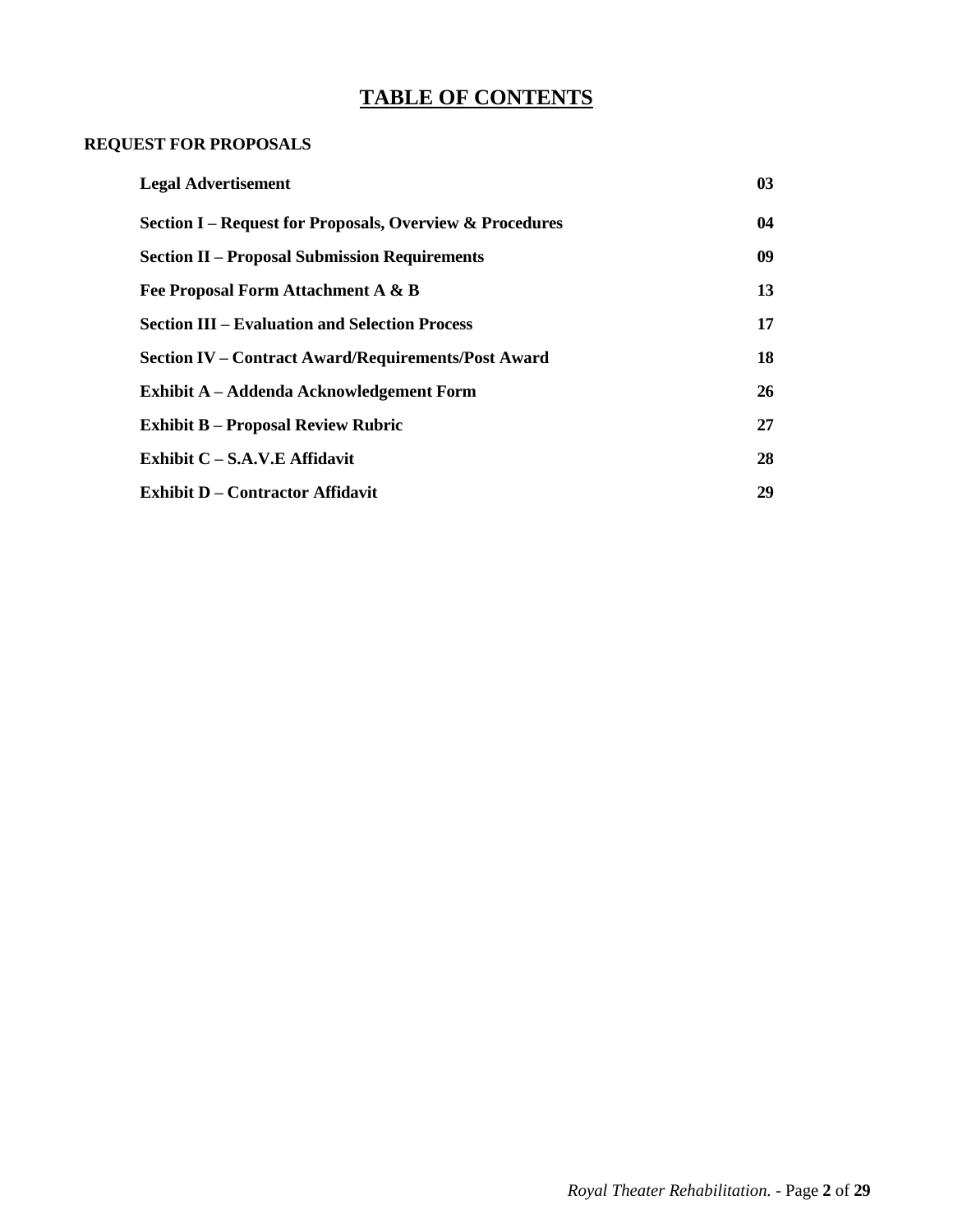## **ADVERTISEMENT for REQUEST FOR PROPOSAL for Construction Management "at Risk" Services Royal Theater Rehabilitation – 400 E Main St, Hogansville, GA 30230 City of Hogansville**

The City of Hogansville (Owner) is seeking a Request for Proposal (RFP) from qualified firms interested in providing Construction Management "at Risk" services as the Construction Management "at Risk" firm (CM/GC) for a project known as Royal Theater Rehabilitation located at 400 E Main St, Hogansville, GA 30230 (Project). This Project is estimated at \$4,500,000. This Request for Proposal, for this solicitation, is asking the marketplace for its best effort in seeking a "best value" solution to our requirements for the above-mentioned services.

The City of Hogansville intends to engage the CM/GC firm, contingent upon project funding, for the Pre-Construction and Construction Phases of the project in order to meet an aggressive construction schedule and to construct the project within a fixed budget.

Sealed Proposals for Construction Management "at Risk" Services for Royal Theater Rehabilitation will be received by the Lynne Miller, Planning & Development Director, at the City of Hogansville located at 111 High St, Hogansville, GA 30230 until 2:00PM, Tuesday, July 5, 2022.

# **A Mandatory Pre-RFP Meeting will be held on Thursday, June 16, 2022, at 10:00 a.m. onsite in the former city council chambers located at 400 E Main St, Hogansville, GA 30230.**

**Restriction of Communication:** From the issue date of this RFP solicitation until a successful proposer is selected and the selection is announced, proposers are not allowed to discuss details, status, award or have any other conversations or communications relative to this RFP with any members of the City of Hogansville employees, the Hogansville City Council, the End-Users of the proposed facility or the Project Architect, except for submission of questions as instructed in this RFP, or during the proposer's conference (if applicable), or as provide by any existing work agreement(s). For violation of this provision the Owner reserves the right to reject the proposal of the offending proposer.

The responses to this Request for Proposal (RFP) will be evaluated for award. Each Proposal will be considered by the Owner, taking into consideration specific evaluation factors, listed in their order of relative importance, as set forth in the Request for Proposals. The City of Hogansville reserves the right to reject any or all Proposals, including without limitation, the right to reject any Proposal that the Owner believes would not be in the best interest of the Project.

A copy of the Request for Proposal format is available at the City of Hogansville City Hall, 111 High Street, Hogansville, GA 30230, Telephone 706-637-8629; or through the City's Website [cityofhogansville.org.](https://cityofhogansville.org/) The following link provides the design drawings and specifications.

[https://www.dropbox.com/sh/sb42opp294qjzy1/AAAuI\\_JHORGIgNok5oB2qR--a?dl=0](https://www.dropbox.com/sh/sb42opp294qjzy1/AAAuI_JHORGIgNok5oB2qR--a?dl=0)

The complete response to this RFP must be received by 2:00 pm on Tuesday, July 5, 2022, at the City of Hogansville City Hall. The Owner reserves the right to reject any and all Request for Proposal responses and to waive technicalities and informalities.

No proposal may be withdrawn for a period of sixty days after time has been called on the date of opening except in accordance with the provisions of Georgia Law. Both a performance bond and a payment bond will be required, each in an amount equal to 100 percent of the GMP prior to execution of contract.

# **ATTN: Royal Theater Rehabilitation CM at Risk**

Ms. Lynne S. Miller, AICP Planning & Development Director City of Hogansville 111 High Street, Hogansville, GA 30230 Phone: 706.637.8629 Fax: 706-637-4813 Email: [lynne.miller@cityofhogansville.org](mailto:lynne.miller@cityofhogansville.org)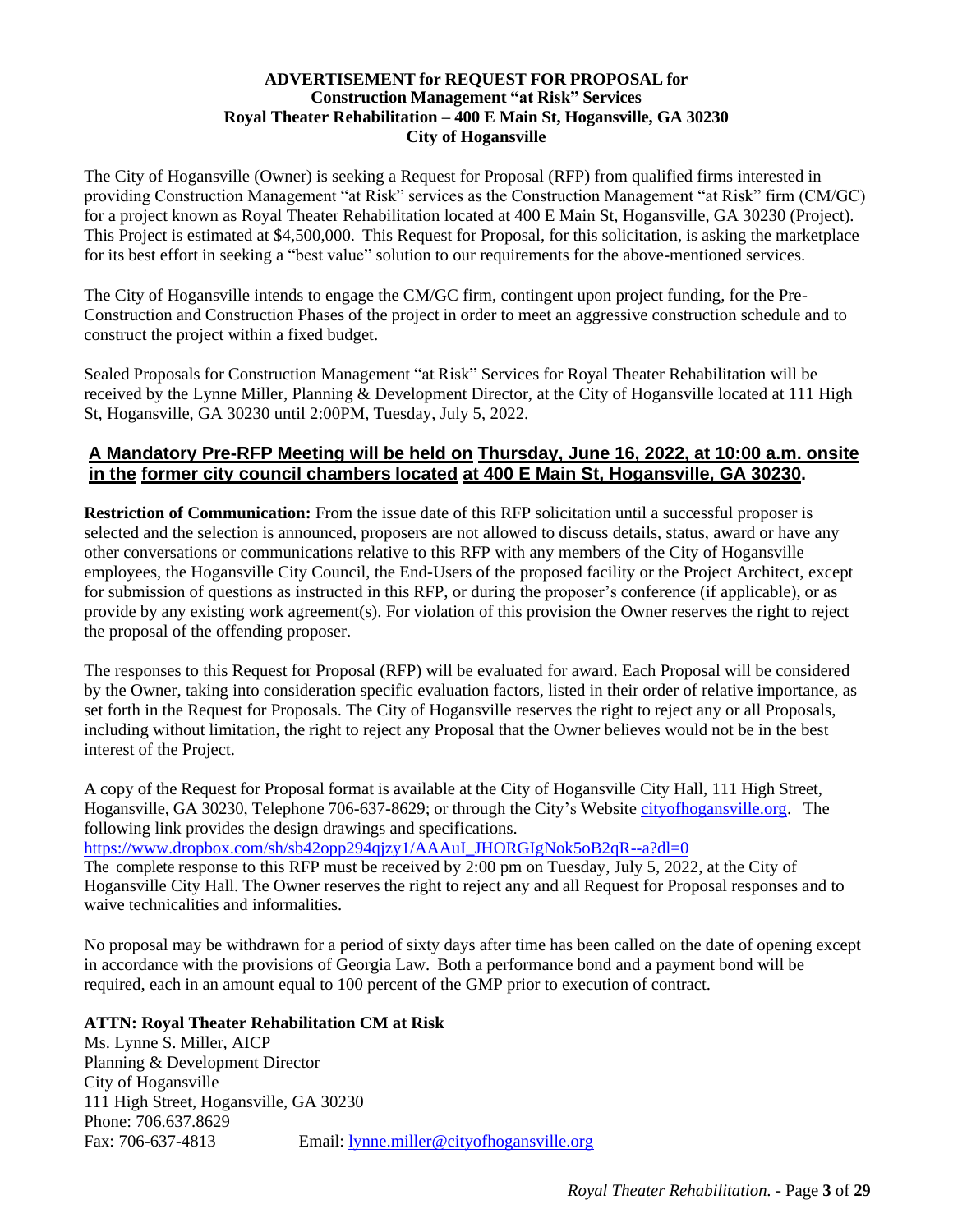# <span id="page-3-0"></span>**Section I – Request for Proposals Overview & Procedures**

# **1. PURPOSE**

The City of Hogansville is requesting competitive Sealed Proposals from qualified firms to provide Construction Management "at Risk" Services as the Construction Manager "at Risk" (CM/GC) as outlined in this Request for Proposals for the Royal Theater Rehabilitation at 400 E Main St, Hogansville, GA 30230. Instructions for preparation and submission of a Proposal are contained within this packet.

To qualify for consideration, firms shall possess and be prepared, at a minimum, to provide the expertise, financial resources, and personnel experienced in providing the required Construction Management Services as it relates to Pre-Construction Services, Project Scheduling, Cost Management, Project Control, Construction Techniques and Quality Assurance. The Construction Management firm shall have as their objective the efficient, economical, timely and complete delivery of the work by managing the planning and construction of the project within the time and budget limitations and within the established quality requirements. Without limiting any requirements outlined in this Request for Proposal the CM/GC will be required to provide, at a minimum, the following services:

## **a. Design and Pre-Construction Phase Services**

- i. Develop a provisional construction CPM schedule that includes all solicitation schedule requirements, construction phasing requirements including identification of bid packages, and an Owner provided equipment schedule requirements.
- ii. Develop requirements for safety, quality assurance and schedule adherence.
- iii. Perform Constructability Reviews of the Construction Documents at 95% completed contract documents.
- iv. Provide multiple Cost Analysis and Value Engineering Recommendations.
- v. CM shall provide budget review at 95% completed contract documents.

# **b. Solicitation and Award Phase Services**

- i. Arrange Bid Packages and adhere to House Bill 1079 as applicable.
- ii. Develop requirements to assure time, cost, and quality control during construction.
- iii. Provide provisional construction schedule (CPM) for issuance with Bid Packages.
- iv. Identify bidders and generate bidder interest with emphasis on identifying local and minority subcontractors qualified to submit bids on this project. The CM/GC will be responsible for providing to the Owner all of the detailed information regarding the specific selection process used. The CM/GC will also be required to provide a minority report no less than one time throughout the project.
- v. Schedule and conduct pre-bid conferences.
- vi. Advertise and distribute solicitation documents and other submittals.
- vii. Monitor bidder activity.
- viii.Review and analyze bids and recommend awards.
- ix. Update schedule.

## **c. Construction Phase Services**

- i. Maintain on-site staff for construction management.
- ii. Establish and maintain coordinating procedures.
- iii. Develop and maintain a detailed schedule (CPM) including delivery, approvals, inspections testing, construction, and occupancy.
- iv. Conduct and record job meetings.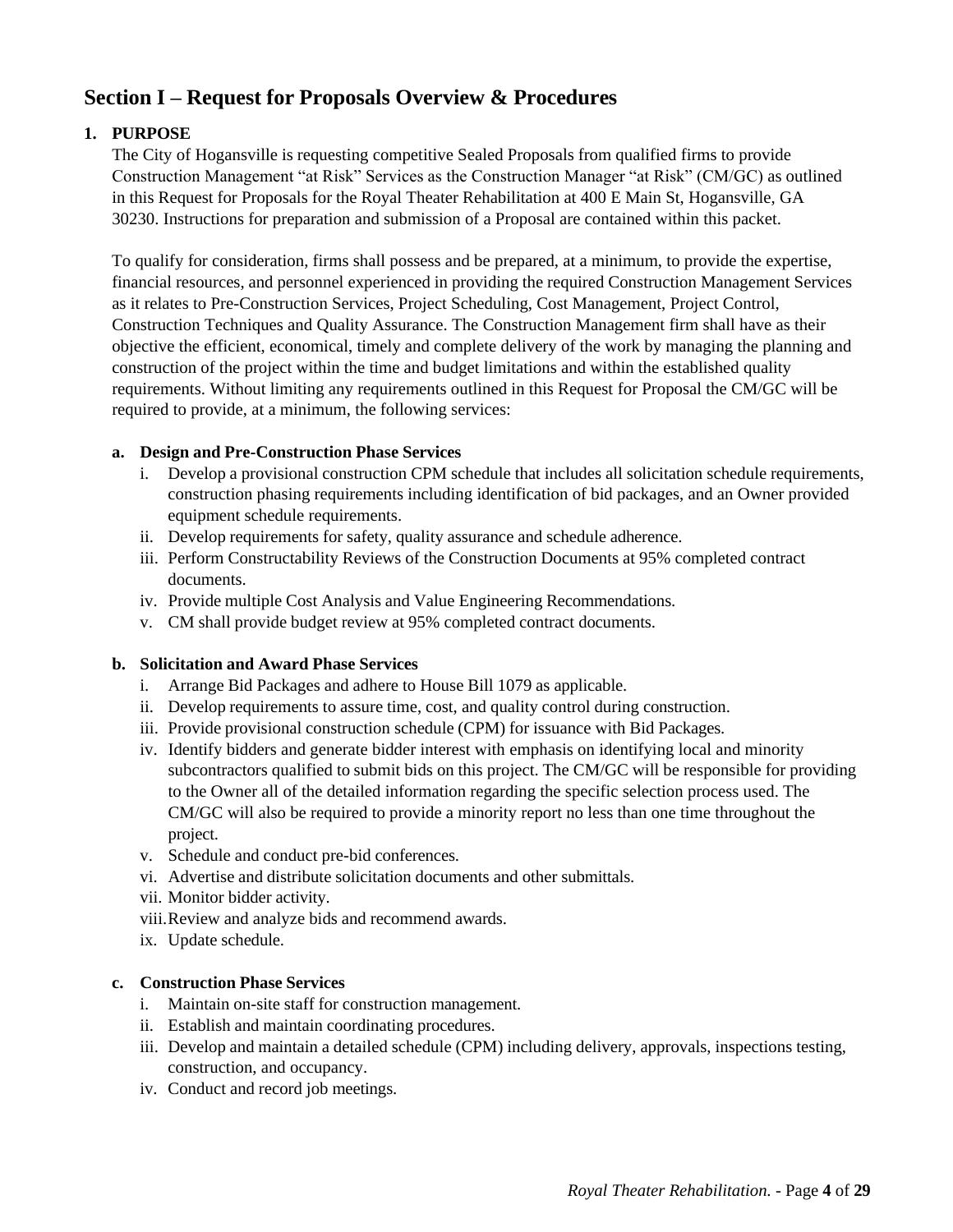- v. Prepare and submit change order documentation for approval by the Architect and the City of Hogansville.
- vi. Maintain a system for tracking and expediting review and approvals of shop drawings.
- vii. Maintain records and submit project superintendent daily reports to the City of Hogansville.
- viii.Maintain quality control and ensure conformity to construction contract documents to include Quality Control reports submitted to the City of Hogansville.
- ix. Provide cost control through the progress payment review and verification according to the approved schedule and contract amounts.
- x. Coordinate post-completion activities, including the assembly of guarantees, manuals, closeout documents and the Owner's final acceptance.

## **d. Post-Occupancy Phase Services**

- i. Coordinate and monitor the resolution of remaining "punch list" items.
- ii. Coordinate, monitor and resolve all warranty complaints to the satisfaction of the City of Hogansville during the 1-year general warranty period.
- iii. Provide on-site staff during the week before and the first week after project is occupied.
- iv. Provide electronic archiving of all closeout documents per the specific requirements of the City of Hogansville.

# **2. PROJECT DESCRIPTION**

The Royal Theater was designed by Tucker & Howell of Atlanta, in the Art-Deco style. The 3-story, 10,300 SF building was constructed in 1937, donated to the City of Hogansville in 1981, and then served as City Hall from 1985-2021. This was once the largest movie theater this side of Columbus, with 895 seats, which attracted patrons from a widespread area.

When the building was converted into City Hall in the 1980s, the interior was adapted to this use, with interior partitions and other changes, but much of the historic fabric remains. The building became increasingly ill-suited to City Hall use, with structural, ADA, and other rehabilitation issues. City Hall relocated in June 2021, leaving the building vacant.

The theater will be rehabilitated for film, performance and community use. Plans call for 458 seats, with removable seats in the front eight rows, nearest the stage. The building is National Register listed.

The rehabilitation work of the Royal Theater includes exterior masonry and stucco repairs, new marquee, replacement of the missing spire, storefront replacement, egress modifications, replacement of interior ornamentation, floor plan alterations including removing the walls/ceilings/raised floors that were added during the 1980s renovations, and new mechanical/electrical/plumbing systems.

The estimated construction cost is \$4.5 million. Anticipated project schedule is 10 months.

## **3. PROJECT DELIVERY METHOD**

The delivery method for this project will be Construction Manager "at Risk" (CM/GC) and require, at a minimum, that the CM/GC will provide Pre-Construction and Construction Management Services.

## **4. PROJECT BUDGET**

The preliminary Stated Cost Limitation (SCL) or construction cost of the Project is estimated at \$4,500,000. The final SCL may be revised by the Owner due to final programmatic requirements, funding availability, or other circumstances.

# **5. PROJECT SCHEDULE**

The Design Professional's services are anticipated to commence by summer 2022 with coordination of 95%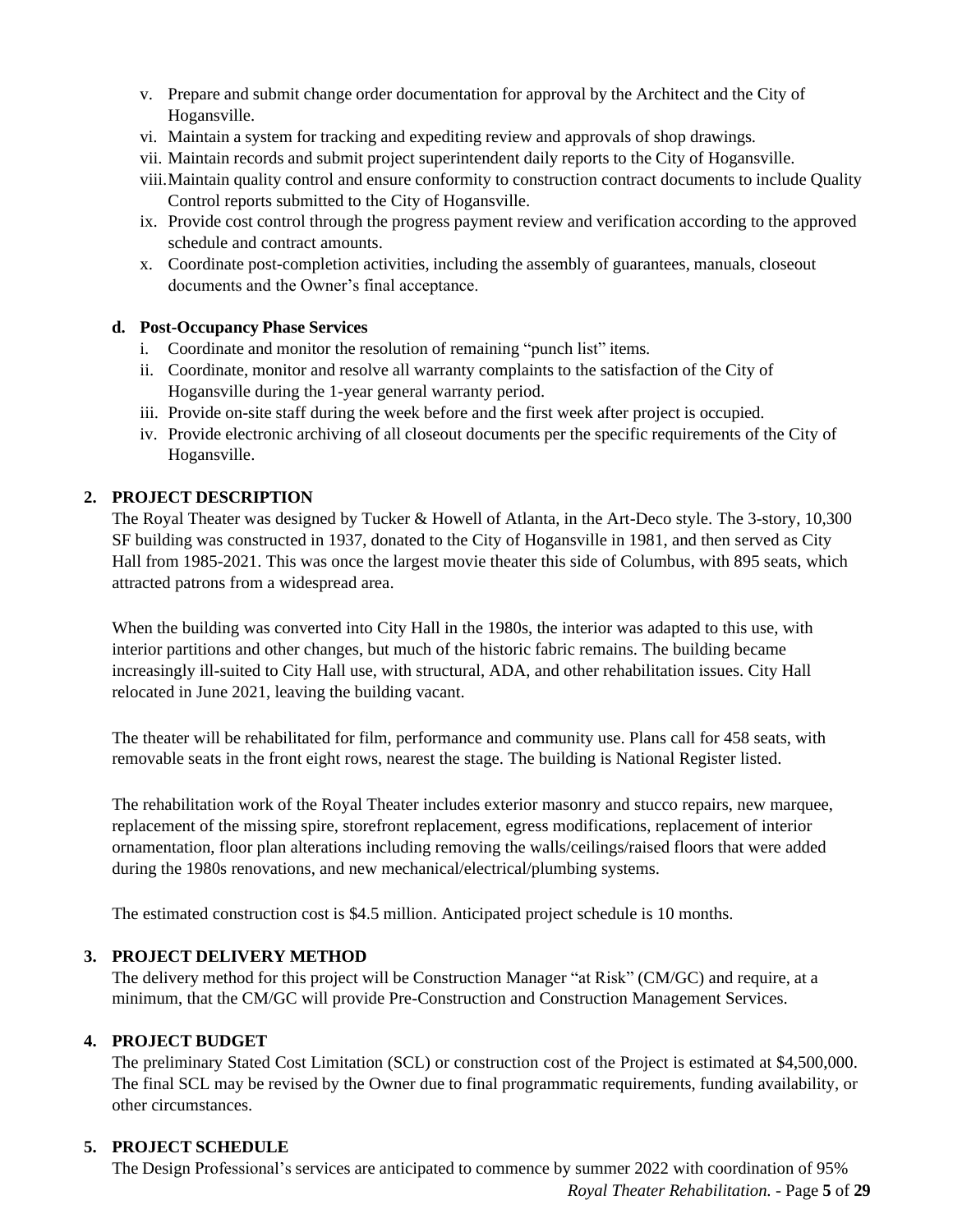completed Construction Documents anticipated for completion in mid-summer 2022. The selected CM/GC will immediately commence Pre-Construction Services upon execution of a Construction Management Contract. Construction is expected to start in the 3rd Quarter of 2022 with completion no later than 10 months after Construction Start. The start of the construction is contingent on the availability of funding. *(All of the above dates above are estimates which are subject to change.)*

# **6. COST INCURRED**

All expenses involved with the preparation of submissions, or any work performed in connection therewith are the responsibility of the Offeror.

## **7. REQUEST FOR PROPOSAL SCHEDULE OF EVENTS**

The following Schedule of Events represents the Owner's best estimate of the schedule that will be followed. Unless specified, the time of the day for the following events shall be between 8:00AM and 5:00PM Eastern Time. The Owner reserves the right, at its sole discretion, to adjust this schedule, as it deems necessary. Notification of any adjustment to the Schedule of Events shall be provided to all Proposers by way of addendum.

| Event                                                      | Date       | Time              |
|------------------------------------------------------------|------------|-------------------|
| Post Advertisement of RFP for a period of 30 Calendar Days | 06/03/2022 | N/A               |
| <b>Mandatory Pre-RFP Meeting</b>                           | 06/16/2022 | 10:00 AM          |
| Deadline for Written Questions & Clarifications of RFP     | 06/23/2022 | $4:00 \text{ PM}$ |
| Deadline for Submission of RFP                             | 07/05/2022 | $2:00 \text{ PM}$ |
| City Council Meeting for Approval of Contractor            | 07/18/2022 | $7:00$ PM         |

## **8. SUBMISSION REQUIREMENTS**

Offers must submit one (1) original Proposal and four (4) copies of the Proposal. Submissions must include the following to be considered a complete Proposal and eligible for evaluation and consideration:

- **a.** RFP Deliverables identified in "Section II Proposal Submission Requirements" as follows:
	- i. Part I Business Stability (including required documents of this section)
	- ii. Part II Technical Capabilities
	- iii. Part III Price (utilize Fee Proposal Form Exhibit "A")
- **b.** Exhibit "B" Addenda Acknowledgement Form
- **c.** Exhibit "D" S.A.V.E. Affidavit
- **d.** Exhibit "E" Contractor Affidavit

The complete submission package must be received by Tuesday, July 5, 2022, by 2:00PM Local Time. Your Fee Proposal Form "Exhibit A" should be placed in a separate sealed envelope (Proposal Price Envelope). Submissions must be submitted in a sealed box/package either by USPS Mail, FedEx, UPS or Hand Delivered and identified/labeled on the outside with The Offeror's name, address, telephone number, the title including the Bid Number, and E-Verify# as follows: **Royal Theater Rehabilitation located at 400 E Main Street, Hogansville, GA 31088 E- Verify,** and addressed to:

## **ATTN: Royal Theater Rehabilitation CM at Risk**

Ms. Lynne S. Miller, AICP Planning & Development Director City of Hogansville 111 High Street, Hogansville, GA 30230

Submissions may be hand delivered to the above address only between the hours of 8:00AM and 4:30PM local time Monday through Friday, excluding Holidays observed by the Owner.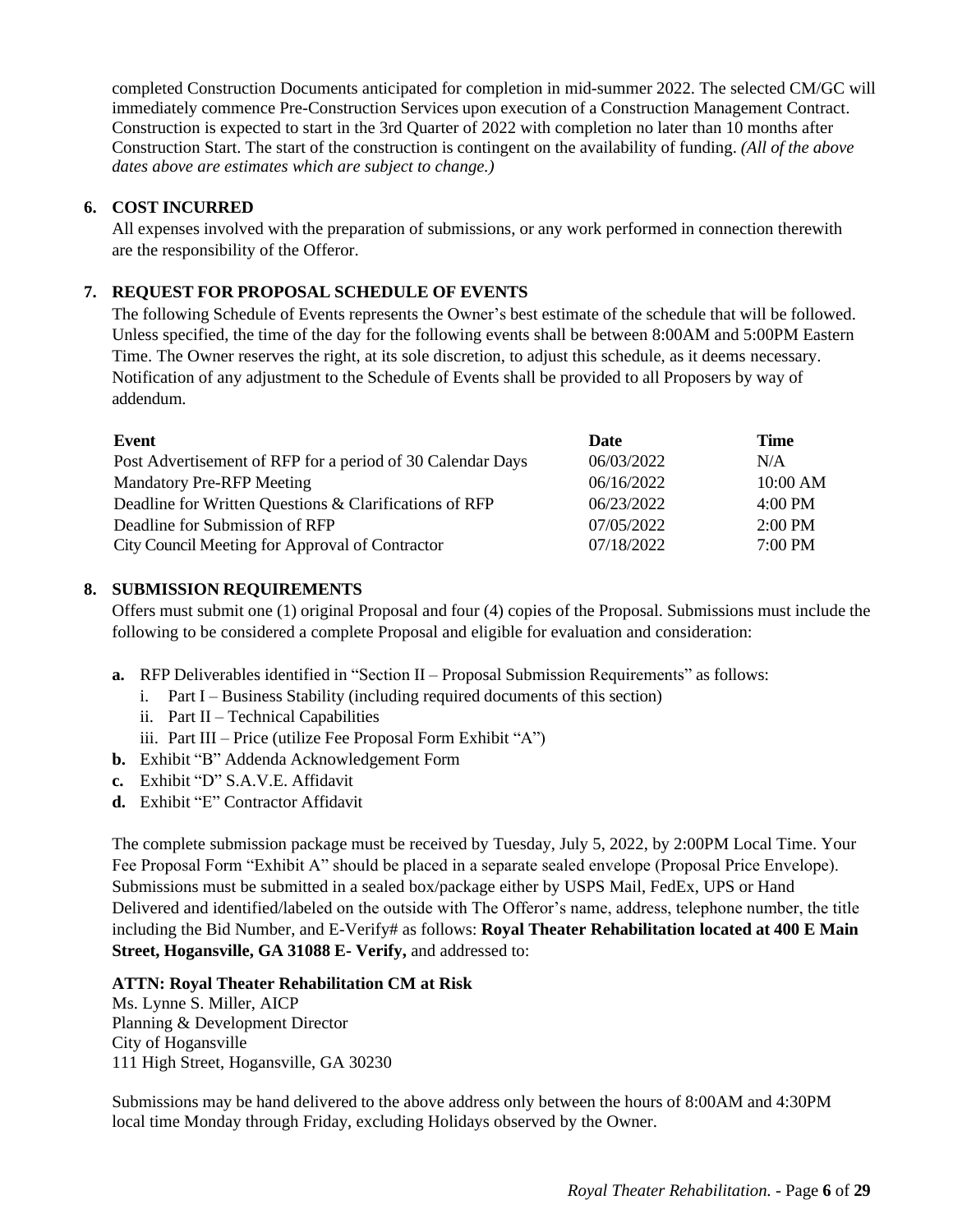Offerors are responsible for informing any commercial delivery service, if used, of all delivery requirements and for ensuring **the required address information appears on the outer wrapper** or container used by such service. Submissions received after said date and time will not be considered. Having the container postmarked by July 5, 2022 does not meet the requirements of this Request for Proposal. Delivering the document to a commercial delivery service is also not sufficient until the Proposal is actually received at the designated location.

The submissions must be signed by an officer or employee of the company, legally authorized to enter into a contractual relationship in the name of the Offeror.

## **9. RFP QUESTIONS**

Any inquiries, regarding this RFP must be submitted in writing no later than 4:00PM local time on June 23, 2022 to: City of Hogansville, Attn: Lynne Miller, Planning & Development Director, 111 High Street, Hogansville, GA 30230 or e-mail: [lynne.miller@cityofhogansville.org.](mailto:lynne.miller@cityofhogansville.org) Questions will be answered at the mandatory Pre- Submission Conference (if applicable) and/or in writing by addendum. Questions received after this time will not receive a response.

## **10. ADDITIONAL INFORMATION/ADDENDA**

Answers to questions submitted that materially change the conditions and specifications of this RFP will be distributed to all addressees as an addendum. Any discussions or documents will be considered non-binding unless incorporated and distributed in an addendum.

Proposers should check with the Planning & Development Director frequently during the time that this solicitation is open to Offerors to verify that they have received all issued addendums. Addendums will be posted on the City of Hogansville website [\(https://cityofhogansville.org/BidsAndNotices.aspx](https://cityofhogansville.org/BidsAndNotices.aspx)). The following link provides the design drawings and specifications.

[https://www.dropbox.com/sh/sb42opp294qjzy1/AAAuI\\_JHORGIgNok5oB2qR--a?dl=0](https://www.dropbox.com/sh/sb42opp294qjzy1/AAAuI_JHORGIgNok5oB2qR--a?dl=0) While every attempt is made to make sure that registered proposers receive notice of addendums, proposers have the responsibility of making sure that they have received all issued addendums. Addenda Acknowledgement Form (Exhibit "B") is required to be signed and returned with the proposal submitted.

# **11. LATE QUALIFICATIONS, LATE MODIFICATIONS AND LATE WITHDRAWALS**

Submissions received after the SUBMISSION DUE DATE and time will not be considered. Modifications received after the SUBMISSION DUE DATE will not be considered. The City of Hogansville **shall have no responsibility** for the premature opening of a Submission Package not properly addressed and identified, and/or delivered to the proper designation.

A proposer may withdraw their proposal before the proposal due date, without prejudice to the proposer, by submitting a written request of withdrawal to the City of Hogansville Planning & Development Director.

# **12. REJECTION OF SUBMISSIONS**

The City of Hogansville may reject any and all proposals and may reject a proposal of any party who has been delinquent or unfaithful on any formal contract with the City of Hogansville. Also, the right is reserved to waive any irregularities or informalities in any proposal in the proposing procedure. The City of Hogansville shall be the sole judge as to which proposal is the most suitable and offers the "best value", and in ascertaining this, will take into consideration the Business Stability, Technical Capabilities, Price, acknowledgement of all required documentation including acknowledgements, affidavits and any other information required by this Request for Proposal.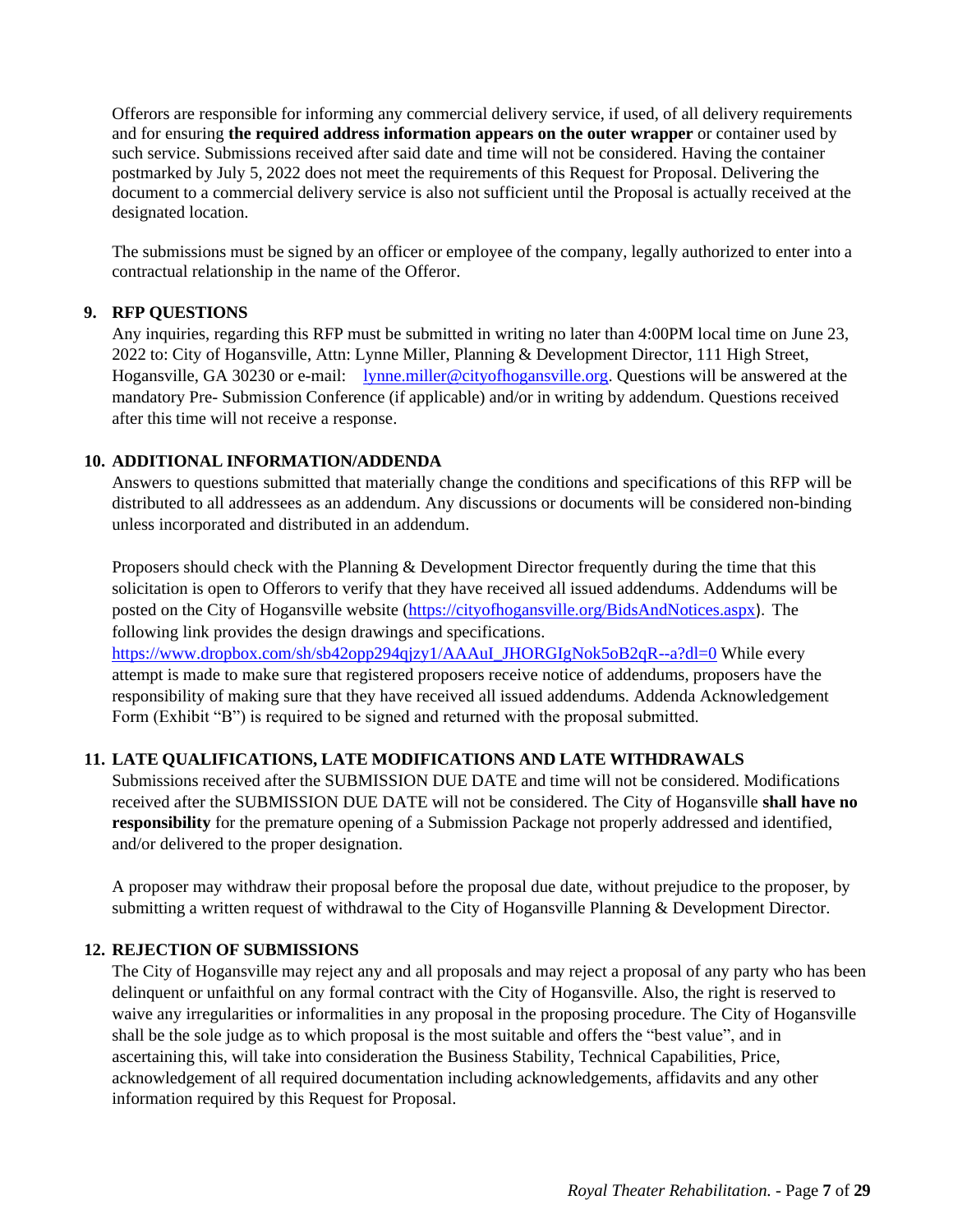# **13. CERTIFICATION OF NON-COLLUSION**

By submitting a proposal, the Offeror certifies:

"That this proposal is made without prior understanding, agreement or connection with any corporation firm, or person submitting a proposal for the same materials, supplies, or equipment, and is in all respects fair and without collusion or fraud. That collusive pricing is understood to be a violation of the State and Federal Law and can result in fines, prison sentences, and civil damage awards."

### **14. IMMIGRATION REFORM CONTROL ACT**

Offerors must abide by all federally mandated laws established to verify information of newly hired employees, pursuant to the Immigration Reform and Control Act of 1986 (IRCA) P.L. 99-603, in accordance with the applicability provisions and deadlines established in O.C.G.A. 13-10-91. Immediately after award of a contract and/or subcontract, the respective contractor or subcontractor or sub-subcontractor shall provide the City of Hogansville with E-Verify documentation for any and all non-citizen immigrants that will be performing work covered by the contract. The City of Hogansville may at any time during the contract ask personnel on-site for identification credentials for verification purposes.

### **15. EQUAL OPPORTUNITY**

The City of Hogansville provides Equal Opportunity for all businesses and does not discriminate against any person or business because of race, color, religion, sex, national origin, and handicap or veteran's status. The policy ensures all segments of the business community have access to supplying the goods and services needed by the City of Hogansville.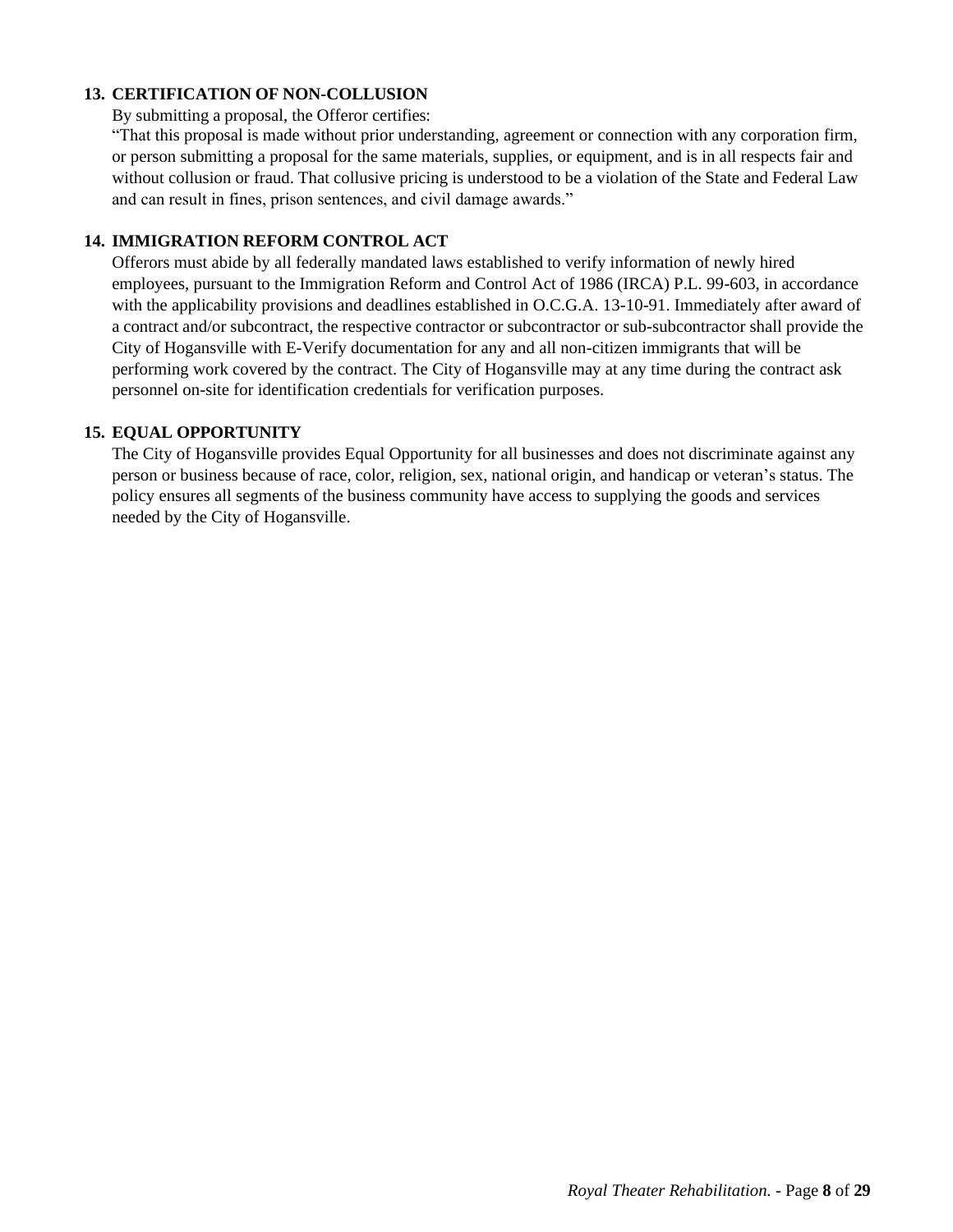# <span id="page-8-0"></span>**Section II – Proposal Submission Requirements**

# **1. PROPOSAL FORMAT**

Submissions shall be typed on standard 8 ½" x 11" paper and shall not exceed fifty (50) typed pages. Tabs do not count toward the page count.  $8\frac{1}{2}$ " x 11" sheets printed on both sides count as one (1) page. 11" x 17" sheets will count as two (2) pages. Font shall be no less than a 10-point font and you may utilize doublesiding. All submissions shall include complete responses for the Request for Proposal Deliverable Parts I, II and III and all other required documents or information required by this Request for Proposal including execution of the documents (if applicable).

All submissions received will become a part of the official contract file and may be subject to disclosure.

## **2. RFP DELIVERABLE PARTS I, II AND III FOR ALL FIRMS:**

All submissions should include the information outlined below and separated by tabs.

## **Part I – Business Stability**

- **A. History, Organizational Structure of the Firm and Stability**  Provide a Cover Letter introducing the company, including the corporate name, address, and telephone number. The name and phone number of the individual who will be the company's primary contact with the City of Hogansville for contract negotiations for this project. Briefly describe the history and growth of your firm(s). Provide general information about the firm's personnel resources, including disciplines and numbers and classifications of employees, and locations and staffing of offices.
- **B.** Provide form of ownership, including state of residency or incorporation, and number of years in business. Indicate if the offeror is a sole proprietorship, partnership, corporation, Limited Liability Corporation (LLC), joint venture or other structure. Describe the management organization and this project's coordination structure; if the firm is a partnership, indicate the name of all partners, if incorporated indicate where and when. For joint venture entities that have not undertaken at least two projects together, each firm should submit its qualifications separately. Joint submittals are subject to the same submittal page limit.
- **C.** The firm, in order to be deemed eligible for evaluation, must provide supporting documentation asserting that the firm meets the minimum qualifications required for this project.
	- **C1.** Certify that your firm has sufficient bonding capacity for anticipated total cost of the work and our surety and insurance companies are in the current Department of Treasury's Listing of Approved Sureties (Department Circular 570). All insurance and bonds will be obtained through a company licensed by the Georgia Insurance Commissioner to transact the business of insurance in the State of Georgia for the applicable line of insurance. The company is an insurer (or qualified self-insurers or group self-insureds, a specific excess insurer providing statutory limits) with an A.M. Best Financial Strength rating of "A-" or better with an A.M. Best Financial Size Category of Class V or larger. **Provide** a letter or other supporting documentation from your firm's surety indicating the firm has bonding capacity of \$4,500,000.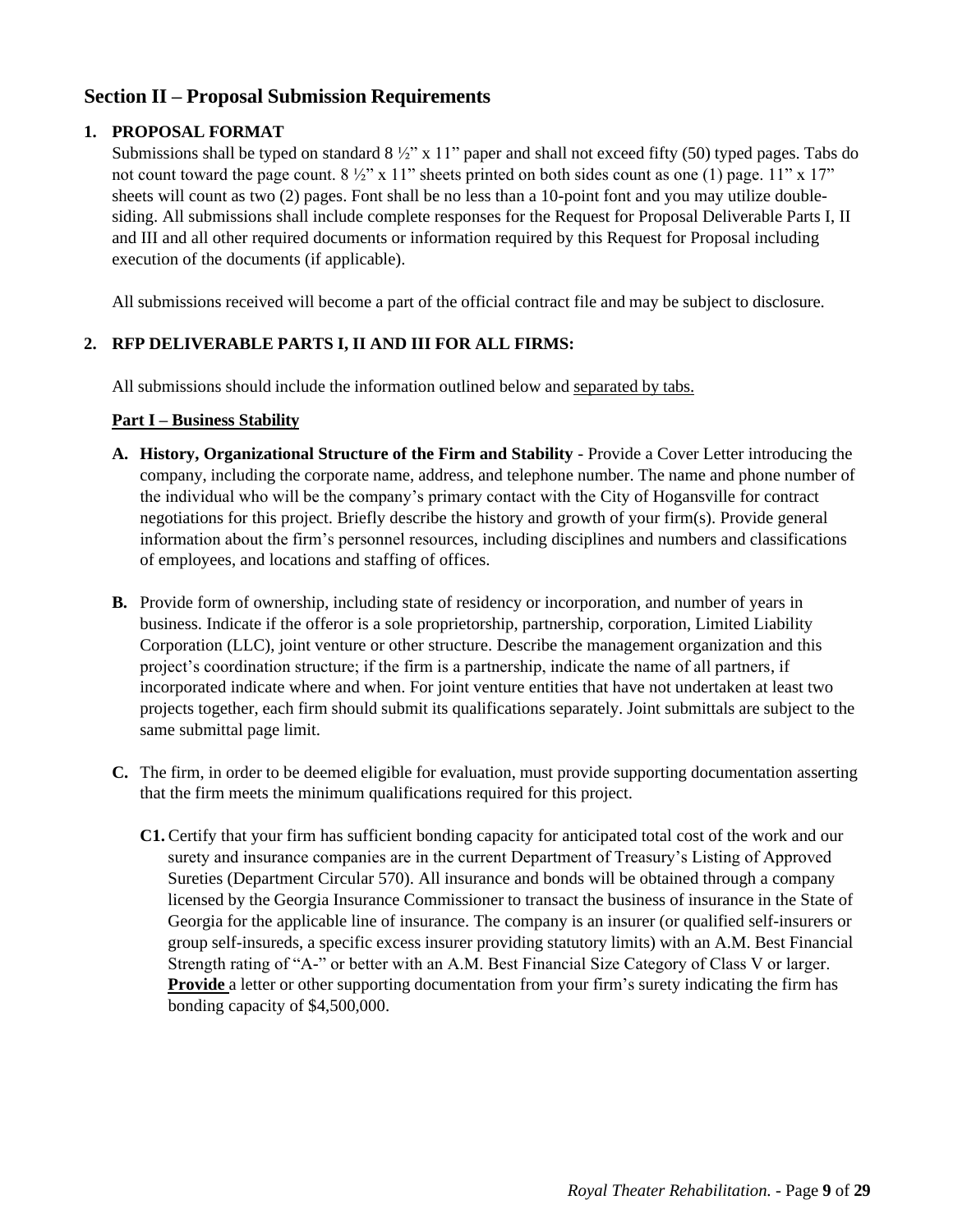- **C2.** Certify your firm has Commercial General Liability Insurance coverage with minimum limits of \$1,000,000 per occurrence and \$2,000,000 general aggregate for premises and operations coverage, \$1,000,000 per occurrence and \$2,000,000 general aggregate for products and completed operations coverage, and \$1,000,000 for personal and advertising injury coverage. Firm must also have current commercial umbrella liability coverage in the amount of at least \$5,000,000 per occurrence and general aggregate (the Owner reserves the right to require additional limits and/or coverage for actual contract). Certify your firm has Design-Build and Contractor's Professional Liability Insurance, Contractor's Pollution Liability, Contractor's Microbial Condition Liability, Computer Network Security and Private Liability Insurance in the amount of \$2,000,000 for each claim. **Provide** a copy of your current insurance certificate(s) for General Liability and Professional Liability Insurance.
- **C3.** Certify your firm has all necessary, valid and current licenses (including a valid and current Georgia General Contractor's License) to do business in the State of Georgia. *General Contractor must provide a valid and current Georgia General Contractor License at the time of submission of proposals.* **Provide** a Georgia Certificate of Existence or Certificate of Authority demonstrating your firm has registered with the Georgia Secretary of State and is authorized to do business in Georgia.
- **C4.** Certify your firm demonstrates a commitment to safety with regard to Worker's Compensation by having a current Experience Modification Rating (EMR) of 1.2. or less. **Provide** evidence from your firm's carrier on their letterhead of your firm's EMR.
- **D.** Provide the firm's federal employer identification number and a completed IRS Form W9.
- **E. Financial Status -** Describe the financial status of the firm; include Financial Statements (Income Statements and Balance Sheets) for the past two (2) accounting years.
	- **E1.** List the firm's annual revenue, **for the parent office and the local office separately, if applicable**, for the past 2 years and supply main financial banking references.
	- **E2.** Certify your firm has sufficient cash flow to undertake the project as evidenced by a current ratio (assets/liabilities) of 1.0 of higher. **Provide** no more than a one-page statement evidencing your current ratio.
- **F. References -** List at least three (3) Owner references for projects that your firm has completed that were valued at 75% or above the Stated Cost Limitation for this project. Briefly describe the projects and list the project name, contact person, and phone number. If the Contact Person is no longer employed by the Owner provide current contact phone number of supervising contact person at the time services were provided.
	- **F1.** List at least five (5) Major Trade Contractor references (company, current contact, and phone number).
- **G. Litigation, Previous Default -** Has the firm been involved in any litigation in the past five (5) years? Describe your experience with litigation with Owners and/or Architects. List any active or pending litigation and explain. List any claims against your firm or against Owners where your firm is named.
	- **G1.**Has the firm, or a member thereof, ever been removed from a contract or failed to complete a contract as assigned? If yes, provide explanation.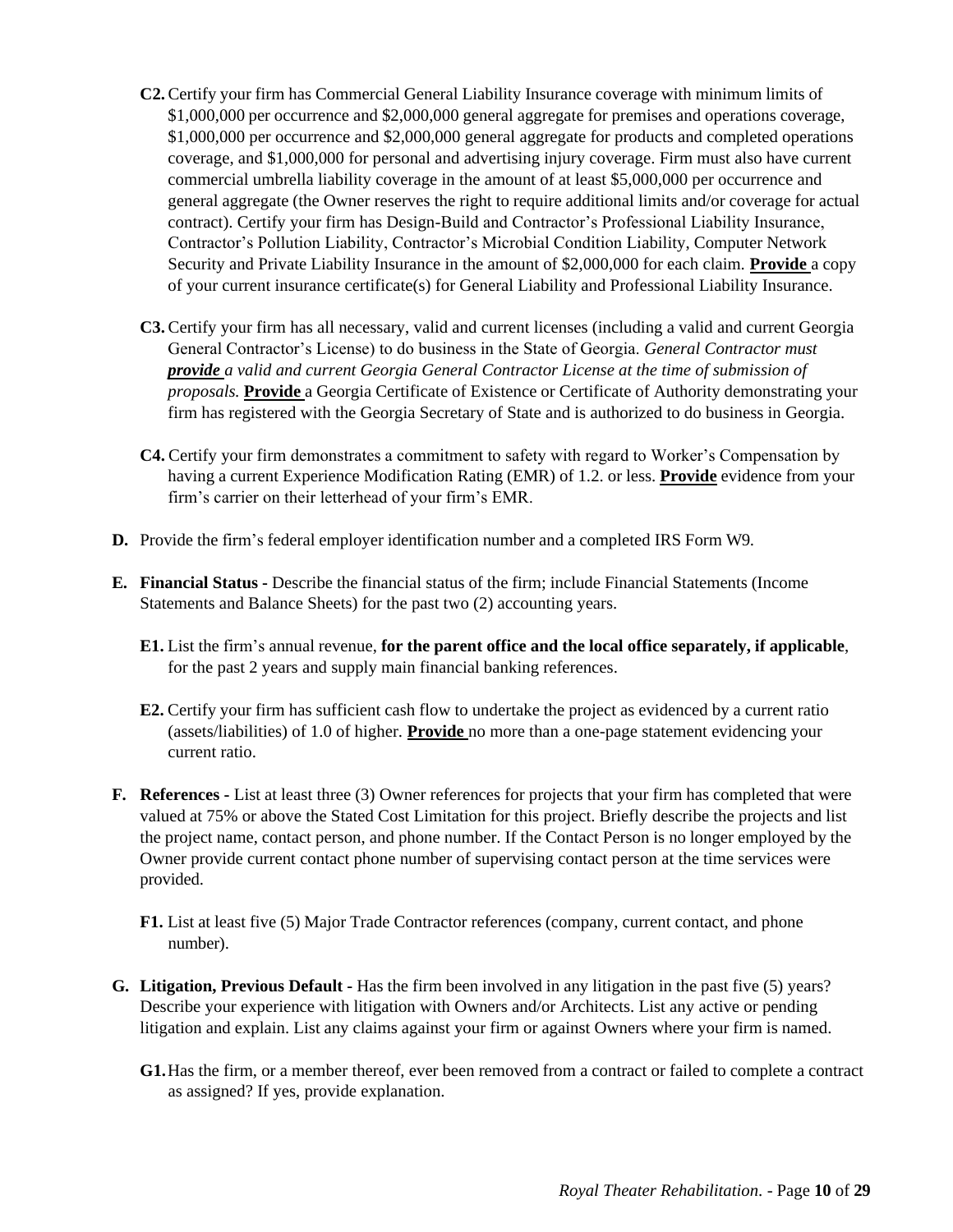# **Part II – Technical Capabilities**

- **A.** With regard to your firm's overall role in the project, please provide a statement of your definition of the role, your anticipated level of management responsibility and accountability for project concerns. Describe your process for efficiently resolving issues and maintaining the project commitments while working collaboratively with the Architect, Owner, and others as applicable. Provide detailed procedures for routine solving of complex issues without compromising your team commitments. Provide your proposed methods and plans of communication.
- **B.** Describe your firm's proposed organization for the construction management team including superintendent, project manager, project director, cost estimator, project executive, etc., who will manage the project. Please designate the specific individuals to fill the following key roles on your team: (Firms should list all positions/persons that the CM/GC expects to serve on the construction management team or who's time will be charged to the project)
	- **B1.** Superintendent(s) **B2.** Project Manager **B3.** Project Director **B4.** Cost Estimator **B5.** Project Executive **B6.** Other (please describe, if applicable)
- **C.** Provide an organizational chart showing the lines of responsibility and accountability for your team and proposed sub-consultants. If a joint venture, identify responsibility relationships, where there may be past experience at such relationships, and levels of experience.
- **D.** Provide for each of the above personnel current resumes listing relevant project experience and percentage of the person's time to be committed to this project.
- **E.** Description of Offeror's ability to administer the program operation locally and to assign the necessary support staff on site.
- **F.** Provide details of current and past experience of five (5) projects as evidence of experience with similar construction to demonstrate experience. *Of the five (5) projects being submitted a minimum of four (4) of the submitted projects must be completed. For each project provide the name, title and contact information of Owner's representative that may be contacted regarding Offeror's performance on those projects.*
- **G.** Provide details of current and past experience of five (5) projects as evidence of experience in providing Construction Management "at Risk" services, including Pre-Construction and Construction Services, for governmental and/or public Owners. *Of the five (5) projects being submitted a minimum of four (4) of the submitted projects must be completed. For each project provide the name, title and contact information of Owner's representative that may be contacted regarding Offeror's performance on those projects.*
- **H.** Provide your detailed cost management plan for controlling costs on this project within the GMP during construction. Describe your systems and procedures for controlling costs during construction.
- **I.** Provide your detailed change management plan for managing cost and schedule exposures within the stated limitations.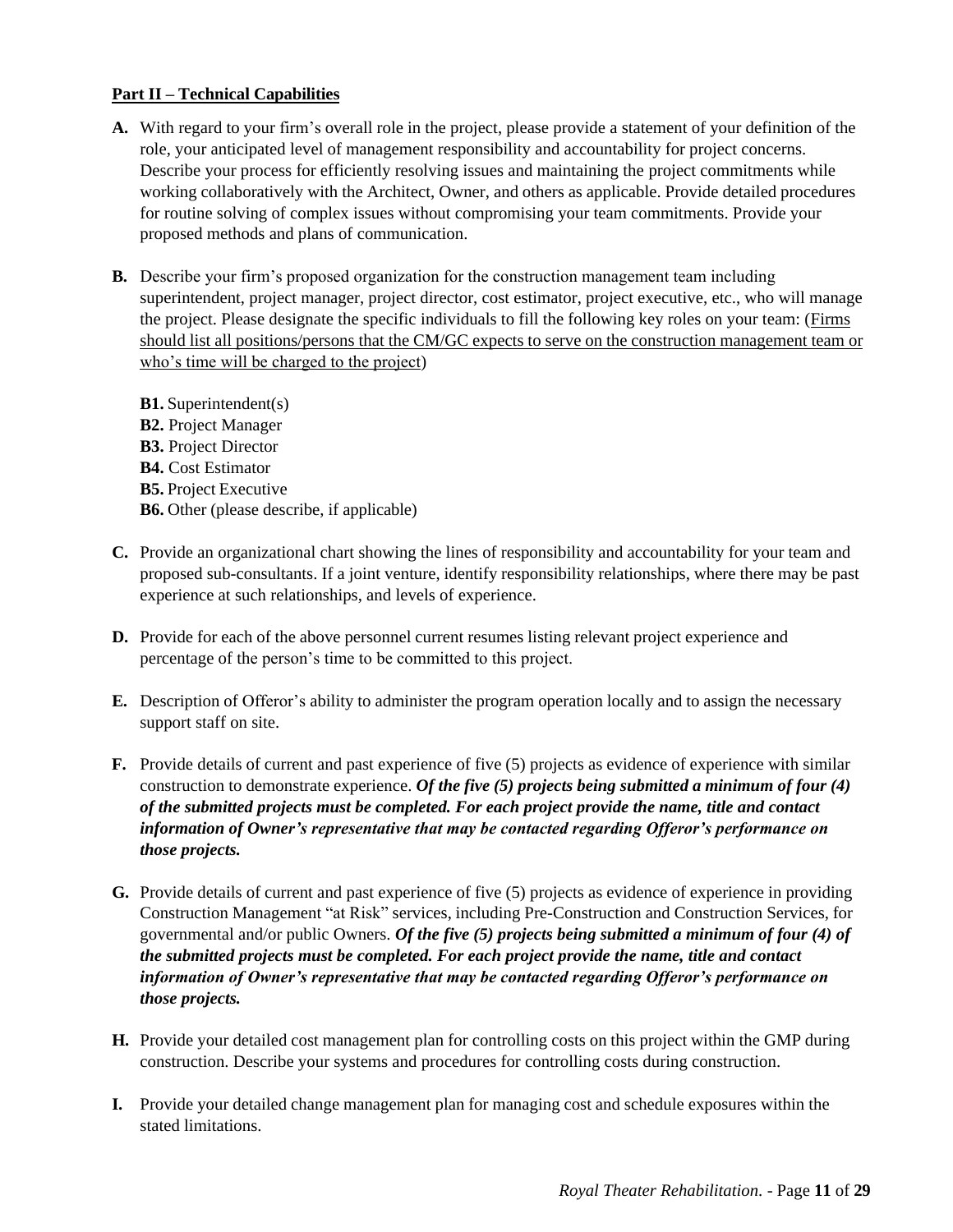- **J.** Provide your procurement and workforce plan including details on your plan to assure local contractor opportunity. Describe how your firm intends to arrange the construction into bid packages in order to reach the Owner's schedule and budget objective.
- **K.** Show ability to guarantee cost effectiveness as evidenced by the results of successful projects.
- **L.** Provide your detailed schedule management plan for this project during construction. Describe systems and procedures your firm uses to manage the project schedule. Describe alternatives that may be explored to shorten the schedule.
- **M.** Provide your detailed subcontractor management plan including contract documents compliance procedures, project accounting procedures and issue resolution.
- **N.** Provide your closeout management plan for this project. Describe your systems and procedures for your closeout plan.
- **O.** Provide your quality assurance plan for this project. Describe your firm's approach for validating compliance with the construction documents. Explain your process for ensuring quality workmanship.
- **P.** Provide your safety and site logistics plan for this project. Describe your plan for working around existing operations and for site success.
- **Q.** Provide any information that may serve to differentiate your firm from other firms as it relates to suitability for the project. Suitability may include, but is not limited to, the firms fit to the project and/or the needs of the Owner and/or any techniques or methodologies offered by the firm that the Owner finds value in as it relates to the suitability of your firm for this project.

# **Part III – Price**

**A.** Complete and Execute the Fee Proposal Form (Exhibit "A") including Fee Proposal, Pre-Construction Services Breakdown and the Anticipated General Conditions Breakdown. No lines are to be left blank on any of these forms. If there is no associated cost, then put \$0.00 and 0.00% for those items.

Submit Fee Proposal Form (Exhibit "A") in a separate sealed envelope as directed by the Request for Proposal.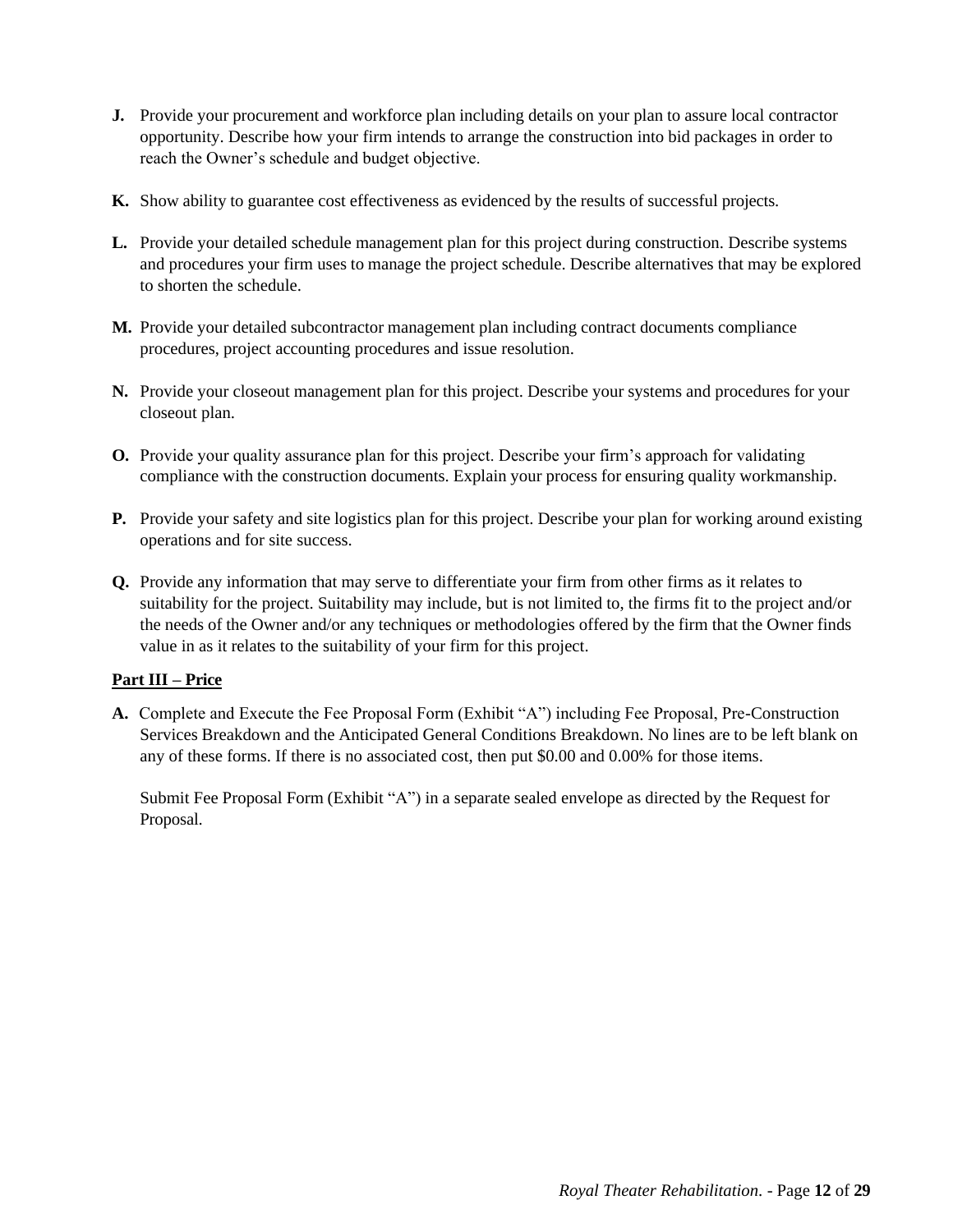## **REQUEST FOR PROPOSAL**

#### **A. Fee Proposal**

The proposing firm shall propose a Construction Management "at Risk's" Fee (fee shall be for profit **and overhead) to provide the construction management services outlined herein and as further described in "AIA Document A133- 2019 Standard Form of Agreement Between Owner and Construction Manager as Construction where the Basis of Payment is the Cost of the Work Plus a Fee with a Guaranteed Maximum Price" in conjunction with "AIA Document A201-2017 General Conditions of the Contract for Construction."**

The fee shall be proposed in the form of a percentage that will be applied to the Construction Estimate listed below. As part of the Guaranteed Maximum Price Proposal, to be submitted at a later date, this Fee will be converted to a lump sum amount. A separate lump sum fee proposal shall be submitted for pre-construction services. The Cost of the Work shall include all requirements as defined in "AIA Document A133-2019 Standard Form of Agreement Between Owner and Construction Manager as Construction where the Basis of Payment is the Cost of the Work Plus a Fee with a Guaranteed Maximum Price".

In this Request for Proposal, the Offeror is not being requested to establish the Cost of the Work, only the Construction Manager "at Risk's" Fee and Pre-Construction Services proposal. Offerors shall use the "estimated cost of the work" shown below in determining the Construction Manager "at Risk's" Fee that is being proposed. Offeror shall provide the information requested below, in the format shown, and include this information in the Price Section of the Proposal. All of this information is to be included in a separate sealed envelope as outlined in the Request for Proposal.

**Fee Schedule to be based on Construction Estimate of \$4,500,000** See attachment A & B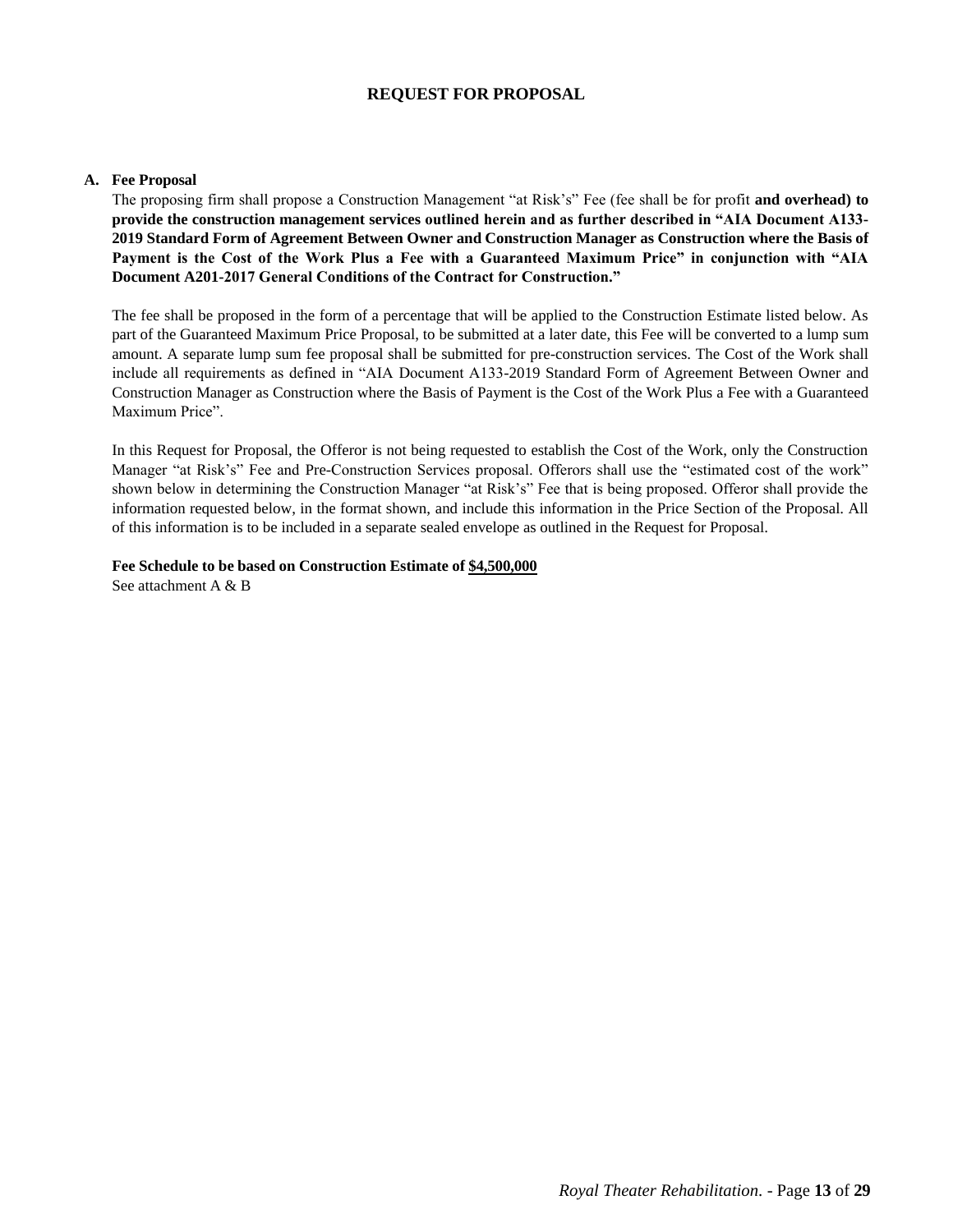#### **Construction Management Fee Proposal Form**

*(submit in a sealed envelope)*

#### **Pre-Construction Services**

For professional consulting services prior to construction commencement, providing cost estimating services, scheduling services, value engineering constructability and related services described in this Request. The fixed fee for Pre-Construction services is inclusive of all incidental and direct expenses including, but not limited to, travel sustenance, reproduction, salaries, wages, office expenses and fees to trade contractors and vendors assisting the construction manager as defined in this Request. Should the Owner not authorize the Construction Manager to proceed with construction, the fee for Pre-Construction Services is the maximum amount the owner is liable to the Construction Manager.

Pre-Construction Services: \$ , ( dollars)

#### **General Conditions**

Should the Owner authorize the Construction Manager to proceed with construction of the project, the fixed fee construction overhead costs are inclusive of all direct and incidental expenses including, but not limited to, travel, sustenance, reproduction, salaries, wages home office expenses, and those costs listed in the proposed Construction Management Agreement as depicted in the attached Construction Management Agreement. The fixed amount for construction overhead costs is the maximum amount the Owner shall be liable to the Construction Manager for overhead costs. General conditions cost may be adjusted after pre-construction services are compete with the agreement of the owner & CM.

General Conditions: \$ , ( dollars)

(Include a list of all items included in the general conditions not specified in the attached scope.)

#### **Construction Manager's Fee**

If authorized by the Owner to proceed with construction, the Construction Manager will execute the work and be reimbursed for the actual costs as defined in the proposed Construction Management Agreement, documented overhead costs not to exceed the amount proposed above, and a Construction Manager's fee. The fee shall be submitted as a percentage of the actual construction costs including General Conditions. If the Owner and Construction Manager agree upon a Guaranteed Maximum Price, the Construction Manager's fee shall be converted to a fixed dollar amount and will include any unpaid Pre-Construction service fees.

|             | Construction Manager's Fee: _______ % ( |  | percent) |
|-------------|-----------------------------------------|--|----------|
| Respondent: |                                         |  |          |
| Signature:  |                                         |  |          |
| Name:       |                                         |  |          |
| Title:      |                                         |  |          |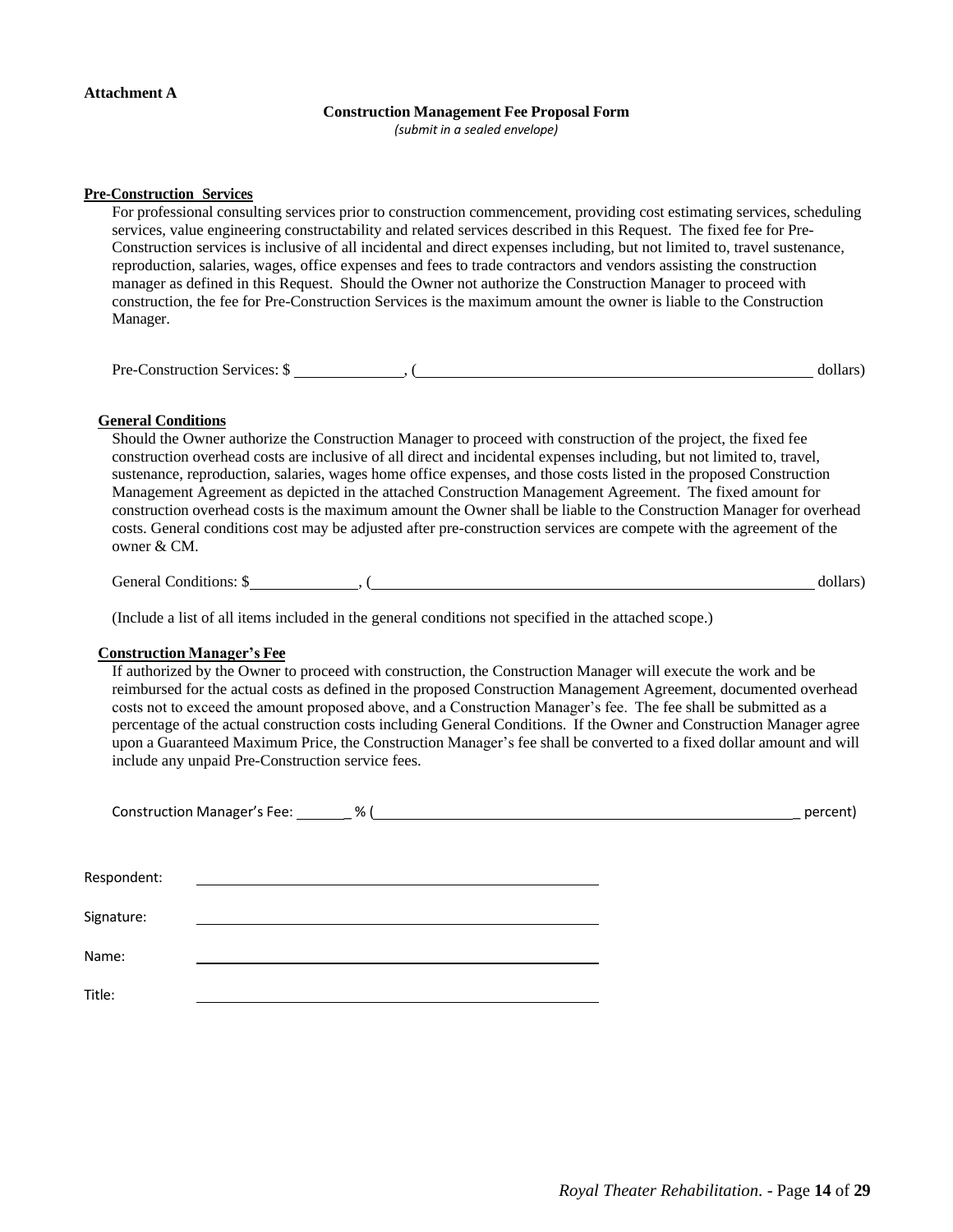# **Attachment B**

# **APPROVED GENERAL CONDITIONS LINE ITEMS AND COST BREAKDOWN**

| <b>Project Management:</b>                                     |    |
|----------------------------------------------------------------|----|
| Superintendent(S)                                              |    |
| <b>Safety Manager</b>                                          |    |
| <b>CPM</b> Scheduler                                           |    |
| <b>Quality Assurance/Quality Control</b>                       |    |
| Project Manager(s)                                             |    |
| Project Executive                                              |    |
| Field Office Engineer                                          |    |
| <b>Field Office Support Staff</b>                              |    |
| Project Expeditor                                              |    |
| <b>Assistant Superintendent(s)</b>                             |    |
| <b>Project Management Subtotal</b>                             | \$ |
| <b>Bonds and Insurance</b> (excluding any for Subcontractors): |    |
| Builder's Risk Insurance                                       |    |
| <b>General Liability Insurance</b>                             |    |
| Other General Project Insurance                                |    |
| Security, Payment & Performance Bonds                          |    |
| <b>Bonds and Insurance Subtotal</b>                            | \$ |
| <b>Site Conditions:</b>                                        |    |
| Temporary Power Consumption (Offices)                          |    |
| Temporary Power Consumption (General Site Use)                 |    |
| Temporary Water and Sewer Consumption                          |    |
| Temporary Water Hookup, Distribution & Meters                  |    |
| Temporary Electrical Hookup, Distribution & Meters             |    |
| Temporary Telephone & Network System Installation              |    |
| Temporary Telephone & Internet Consumption Fees                |    |
| <b>Temporary Fire Protection</b>                               |    |
| Temporary Heating & Cooling                                    |    |
| <b>Temporary Fencing</b>                                       |    |
| <b>Temporary Covered Walkways</b>                              |    |
| <b>SWPPP Measures</b>                                          |    |
| Temporary Entries and Truck Washes                             |    |
| Street Cleaning (by G.C.)                                      |    |
| <b>Traffic Control Measures</b>                                |    |
| <b>Traffic Control Maintenance</b>                             |    |
| Temporary Barricades & Signage                                 |    |
| Temporary Roads & Walkways (install & maintenance)             |    |
| <b>Temporary Lighting</b>                                      |    |
| Temporary Partitions & Covered Floor Openings                  |    |
| <b>Temporary Toilets/Sanitary Measures</b>                     |    |
| Temporary Laydown (prep and restoration)                       |    |
| Security System/Watchman                                       |    |
| Pre-construction Photo Documentation                           |    |
| <b>Progress Photos</b>                                         |    |
| Temporary Protection (in-place work/adjacent structures)       |    |
| <b>Temporary Weather Protection/Enclosures</b>                 |    |
| <b>Trash Chutes</b>                                            |    |
| Dumpsters (site and field offices)                             |    |
| <b>Site Conditions Subtotal</b>                                | \$ |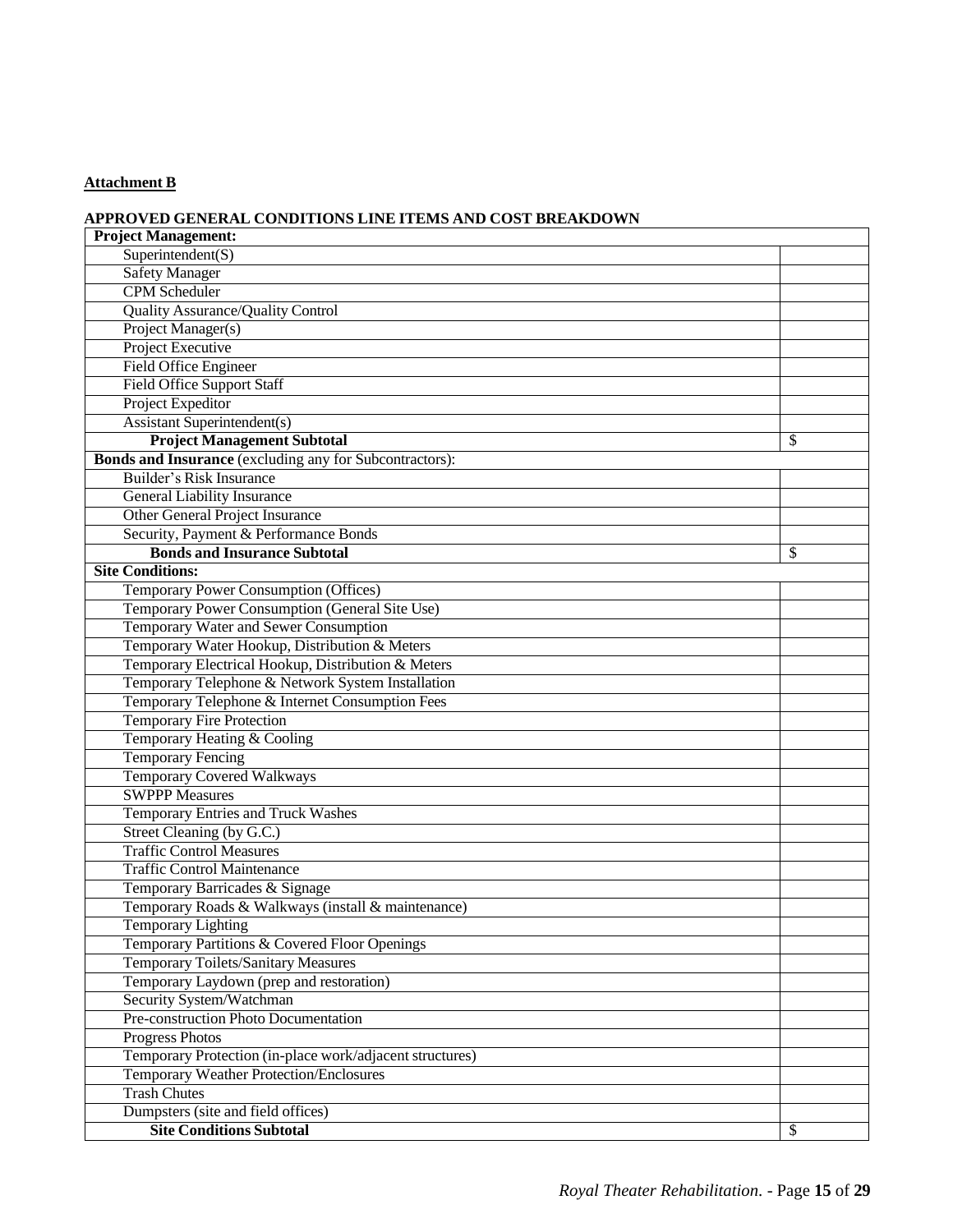| <b>Field Offices &amp; Construction Supplies:</b>         |    |
|-----------------------------------------------------------|----|
| Field Offices & Furnishings                               |    |
| Job/Office Drayage                                        |    |
| <b>Field Office Maintenance and Cleaning</b>              |    |
| <b>Storage Trailers</b>                                   |    |
| <b>Small Tools &amp; Consumables</b>                      |    |
| Mobilization & Demobilization                             |    |
| Monthly Cell Phone Expenses                               |    |
| Job Site Communications (radios, chargers, etc.)          |    |
| Final Clean (general site, windows/glass, etc.)           |    |
| <b>Job Office Supplies</b>                                |    |
| Job Site Computers, Copiers, Fax, Servers, etc.           |    |
| Postage & Shipping Expenses                               |    |
| Project Sign                                              |    |
| Drinking Water & Supplies (site and offices)              |    |
| Incidental Construction Equipment, Fuel & Drayage         |    |
| <b>Materials Handling</b>                                 |    |
| <b>Document Imaging</b>                                   |    |
| <b>Parking Logistics</b>                                  |    |
| <b>Parking Permits</b>                                    |    |
| <b>Printing Costs</b>                                     |    |
| <b>Reproduction Costs</b>                                 |    |
| As built & Record Document Preparation                    |    |
| <b>Partnering Costs</b>                                   |    |
| Project Milestone Event Costs                             |    |
| Employee I.D./Badging/Background Checks                   |    |
| <b>Safety Expenses</b>                                    |    |
| PPE for Staff & Visitors                                  |    |
| <b>First Aid</b>                                          |    |
| Fall Protection (staff)                                   |    |
| Safety Program Administration & Training                  |    |
| <b>Safety Incentives</b>                                  |    |
| <b>Drug Testing</b>                                       |    |
| <b>Safety Signage</b>                                     |    |
| <b>Field Offices &amp; Construction Supplies Subtotal</b> | \$ |
|                                                           |    |
| <b>GENERAL CONDITIONS TOTAL</b>                           | \$ |

It is understood by the owner that the above amounts in attachment B are estimates based on project cost and information provided in this RFP.

It is further understood, the actual cost shall be determined when actual construction costs are established.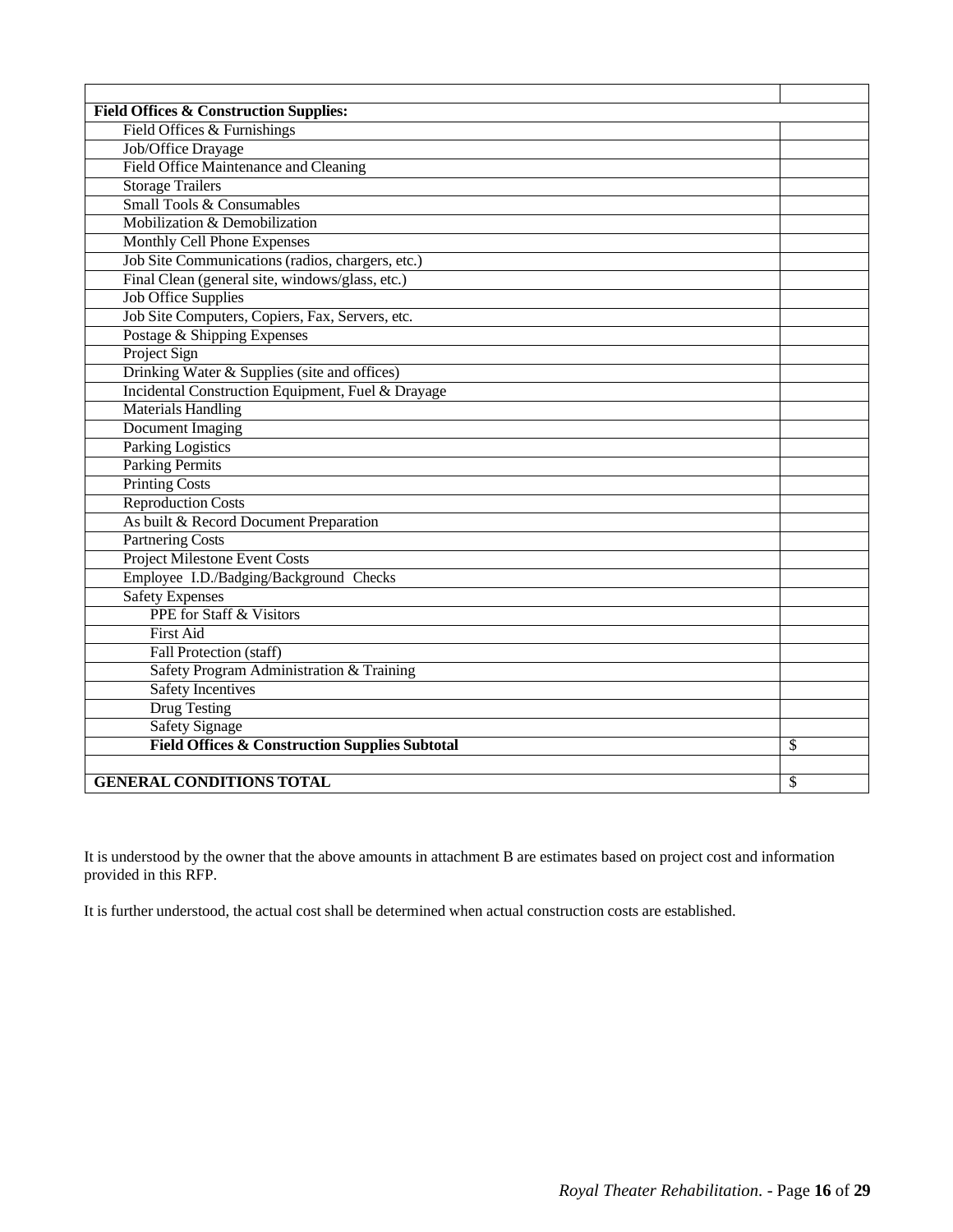# <span id="page-16-0"></span>**Section III – Evaluation and Selection Process**

This Request for Proposal, for this solicitation, is asking the marketplace for its best effort in seeking a "best value" solution for the services required of this Request for Proposal. Evaluation of the Offeror's Proposals, initiated by this Request for Proposal, which is issued for the purpose of acquiring Project Proposals, from prospective CM/GC firms will be by a Selection Committee consisting of representatives appointed by the City of Hogansville.

The Selection Committee, at the sole discretion of the Owner, may consist of representatives of the City of Hogansville City Council, Using Agency, Construction Management Review Committee, Hogansville, GA Government Employees/Staff and/or possibly a Third-Party Representative. The Selection Committee will review and evaluate the Proposals submitted in response to this Request for Proposal based on the Scoring Criteria defined by the Proposal Review Rubric (see Exhibit "B") in this RFP. Once all of the eligible Offeror's Proposals are evaluated and scored by the Selection Committee using the Proposal Review Rubric, the scores will be tabulated by the Purchasing Manager. The Construction Management Review Committee will use the tabulated scoring summary and submit a recommendation to the City of Hogansville City Council for the firm, at the sole discretion of the Selection Committee judgement, that best suits the needs of this Project.

If approved by the Board and if other matters (Insurance, Bonds, etc.) are settled a Contract will be awarded.

The City of Hogansville may reject any and all proposals. Also, the right is reserved to waive any irregularities or informalities in any proposal in the proposing procedure.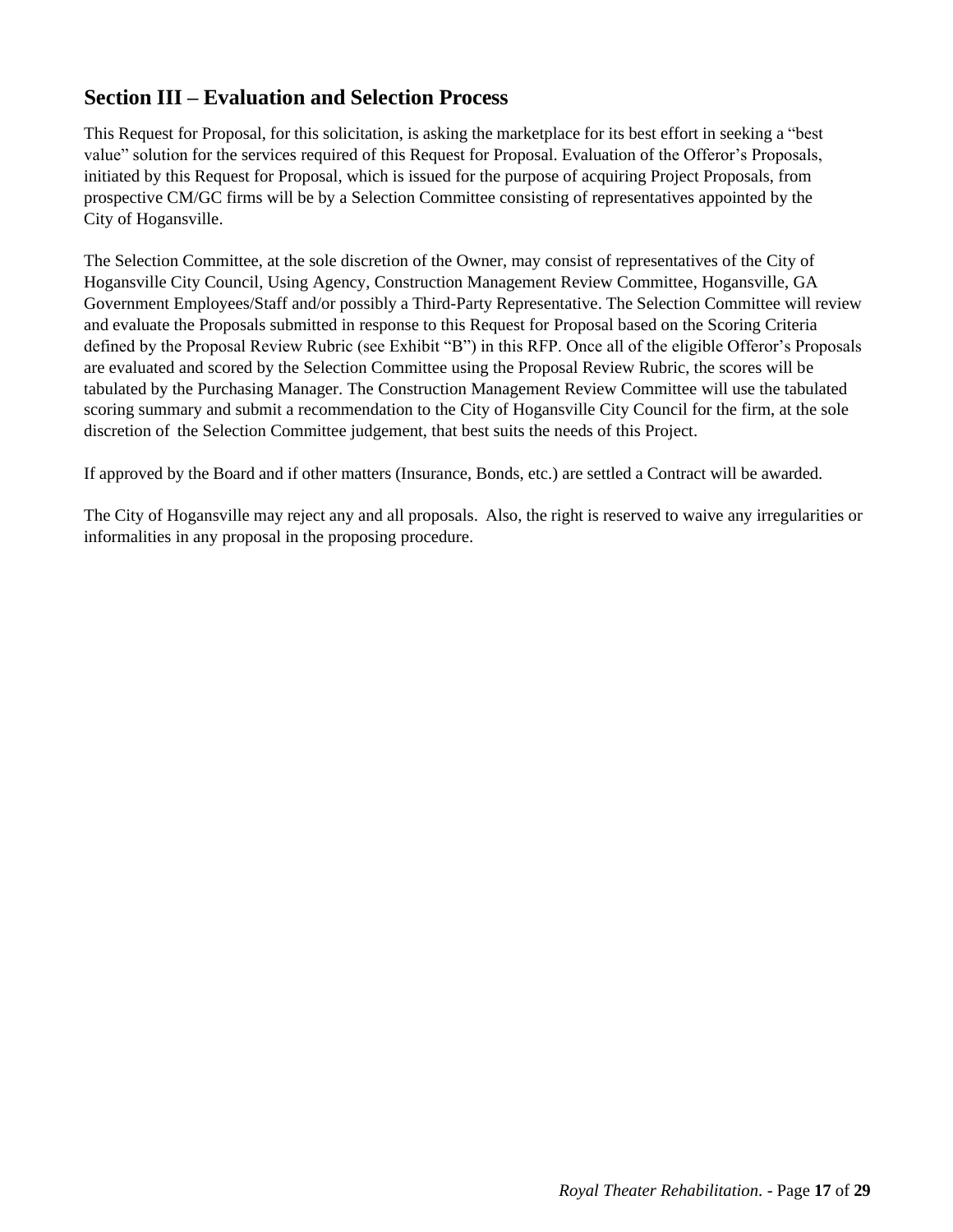# <span id="page-17-0"></span>**Section IV – Contract Award/Requirements/Post Award**

# **1. AWARD CONDITIONS**

This RFP is not an offer to contract or a solicitation of bids. This RFP and any proposal submitted in response, regardless of whether the proposal is determined to be the best proposal, is not binding upon the Owner and does not obligate the Owner to procure or contract for any services. Neither the Owner nor any party submitting a response will be bound unless and until a written contract mutually accepted by both parties is negotiated as to its terms and conditions and is signed by the Owner and a party containing such terms and conditions as are negotiated between those parties. The Owner reserves the right to waive non-compliance with any requirements of this Request for Proposal and to reject any or all proposals submitted in response. Upon receipt and review of responses, the Owner will determine the party(s) and proposal that in the sold judgement of the Owner is in the best interest of the Owner (if any is so determined), with respect to the evaluation criteria stated herein. The Owner then intends to conduct negotiations with such party(s) to determine if a mutually acceptable contract may be reached and in the course of doing so may use ideas expressed in any proposal.

# **2. CONTRACT REQUIREMENTS**

The contract shall consist of this Solicitation and any Addenda thereto, the Offerors proposal, the intent to award notification letter and the "AIA A133-2019 Standard Form of Agreement between Owner and Construction Manager where the Basis of Payment is the Cost of the Work Plus a Fee with a Guaranteed Maximum Price" in conjunction with "AIA Document A201-2017 General Conditions of the Contract for Construction" (sample Contract is available by written request to the City of Hogansville Assistant City Manager). Unless specifically deleted in writing by Addendum or Amendment to the aforementioned document of the contract by the City of Hogansville, all terms and conditions of the City of Hogansville's contract documents shall be in effect and shall govern if in conflict with any term of condition otherwise presented. The contract shall be interpreted, construed, and given effect in all respects according to the laws of the State of Georgia.

# **3. CONTRACT CONDITIONS**

Individual Subcontract/Trade Contracts shall be between the CM/GC and Subcontractors/Trade Contractors for the Work of this project and the CM/GC shall not perform any portion of the project with its own forces as may be approved by the City of Hogansville.

The CM/GC shall be "at Risk" in the proposed undertaking.

Should the final cost of the project be less than the Guaranteed Maximum Price (GMP) required by the Contract Documents, 100% of all savings shall revert to the City of Hogansville, exclusive of General Conditions.

AIA A133-2019 Standard Form of Agreement between Owner and Construction Manager where the Basis of Payment is the Cost of the Work Plus a Fee with a Guaranteed Maximum Price" in conjunction with "AIA Document A201-2017 General Conditions of the Contract for Construction" shall be modified and include within Article 7 of the Contract the following: "General Requirements/Conditions Costs listed in Division 1 of the Contract Specifications for all Material, Labor, Equipment and Subcontracts including Sales Tax, Use Tax, other Tax, Freight and Insurance Costs, unless those items are listed as General Conditions Costs on Attachment B, in which case those items shall not be reimbursable as General Requirements Costs. General Requirements Costs exclude the costs of any CM/GC employee performing Basic Services but may include the costs of any CM/GC employee performing General Requirements Work".

Binding Dispute Resolution shall be Litigation in a court of competent jurisdiction (See Section 12.2 of AIA Document A133-2019).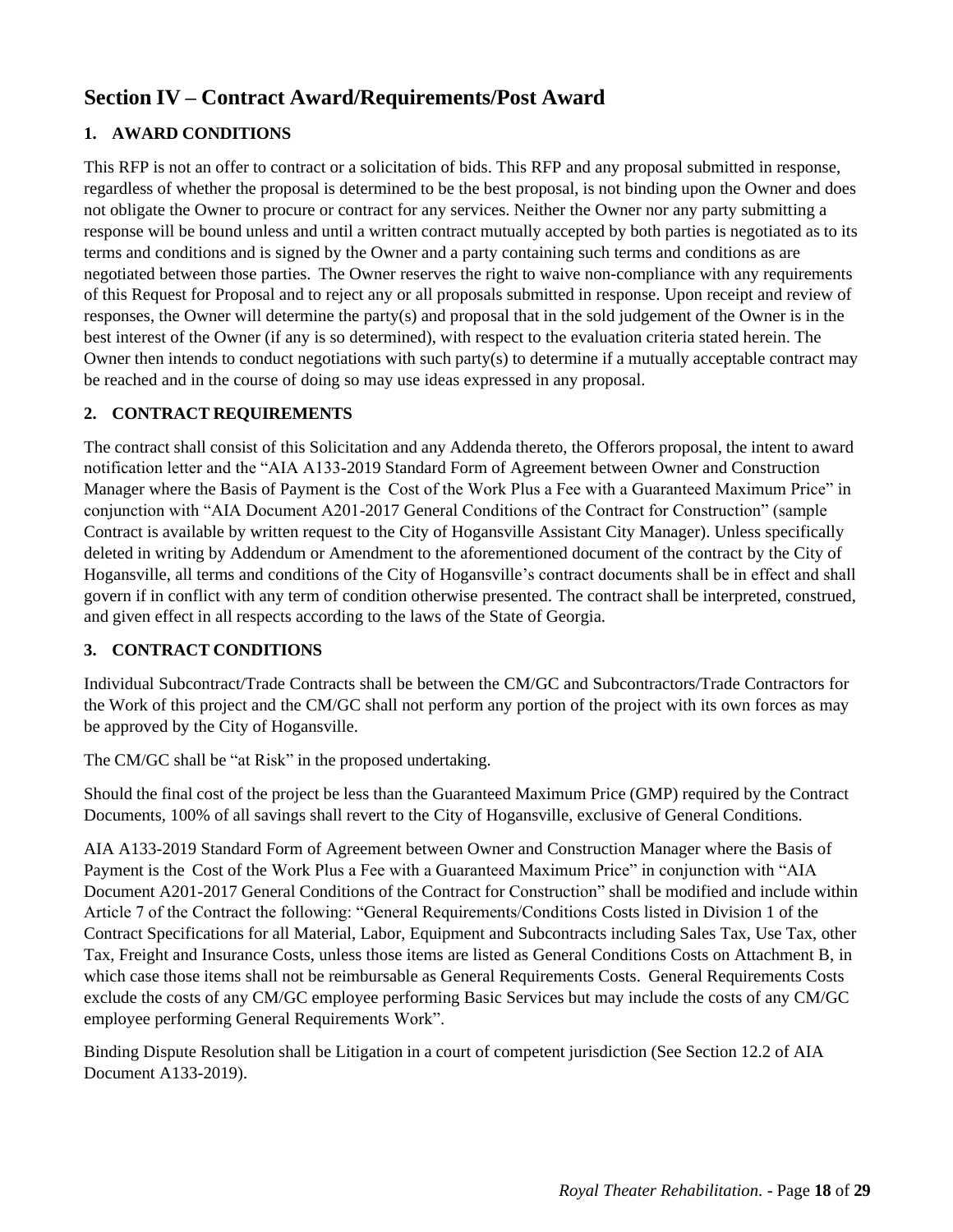# **4. CONTRACT AWARD**

A Contract will be awarded to the responsible Offeror (hereinafter referred to as Construction Manager) whose proposal is determined to be the **most advantageous** and is of the **"best value"** to the City of Hogansville. Proposals will be evaluated on a combination of factors (see Section III – Evaluation and Selection Process).

## **5. CONFLICT IN TERMS AND CONDITIONS**

In a conflict between terms and conditions in any document that will be part of the contract, the City of Hogansville Terms and Conditions shall govern.

### **6. POST AWARD**

### **A. Assignment**

By the submission of this Proposal, the Offeror agrees not to assign the contract or purchase order to others unless specifically authorized in writing by the City of Hogansville Administrator.

### **B. Payment**

The CM/GC shall invoice the City of Hogansville in accordance with the terms and conditions defined in "AIA A133-2019 Standard Form of Agreement between Owner and Construction Manager where the Basis of Payment is the Cost of the Work Plus a Fee with a Guaranteed Maximum Price" in conjunction with "AIA Document A201-2017 General Conditions of the Contract for Construction".

### **C. Termination for Default**

Termination for default shall be in accordance with the requirements set forth in "AIA A133-2019 Standard Form of Agreement between Owner and Construction Manager where the Basis of Payment is the Cost of the Work Plus a Fee with a Guaranteed Maximum Price" in conjunction with "AIA Document A201-2017 General Conditions of the Contract for Construction".

### **D. Termination for Convenience**

The City of Hogansville reserves the right to terminate for convenience a contract awarded through this solicitation.

#### **E. Permits, Taxes, Licenses, Ordinances and Agreements**

The contractor shall, at his own expense, obtain all necessary permits, give all notices, pay all license fees and taxes, comply with all applicable Local, State and Federal Laws, Ordinances, Rules and Regulations. The contractor shall maintain the licenses required in a current status after award and through the course of the contract. The contractor shall agree that in the performance of the contract, they shall comply with all local agreements which they have made with any association union or other entity with respect to wages, salaries and working conditions, so as to not cause inconvenience, picketing or work stoppage.

## **7. INSURANCE**

The selected CM/GC firm shall provide and maintain the following insurance requirements. These insurance requirements will be a part of the contract agreement (AIA A133-2019 Standard Form of Agreement between Owner and Construction Manager where the Basis of Payment is the Cost of the Work Plus a Fee with a Guaranteed Maximum Price" in conjunction with "AIA Document A201-2017 General Conditions of the Contract for Construction.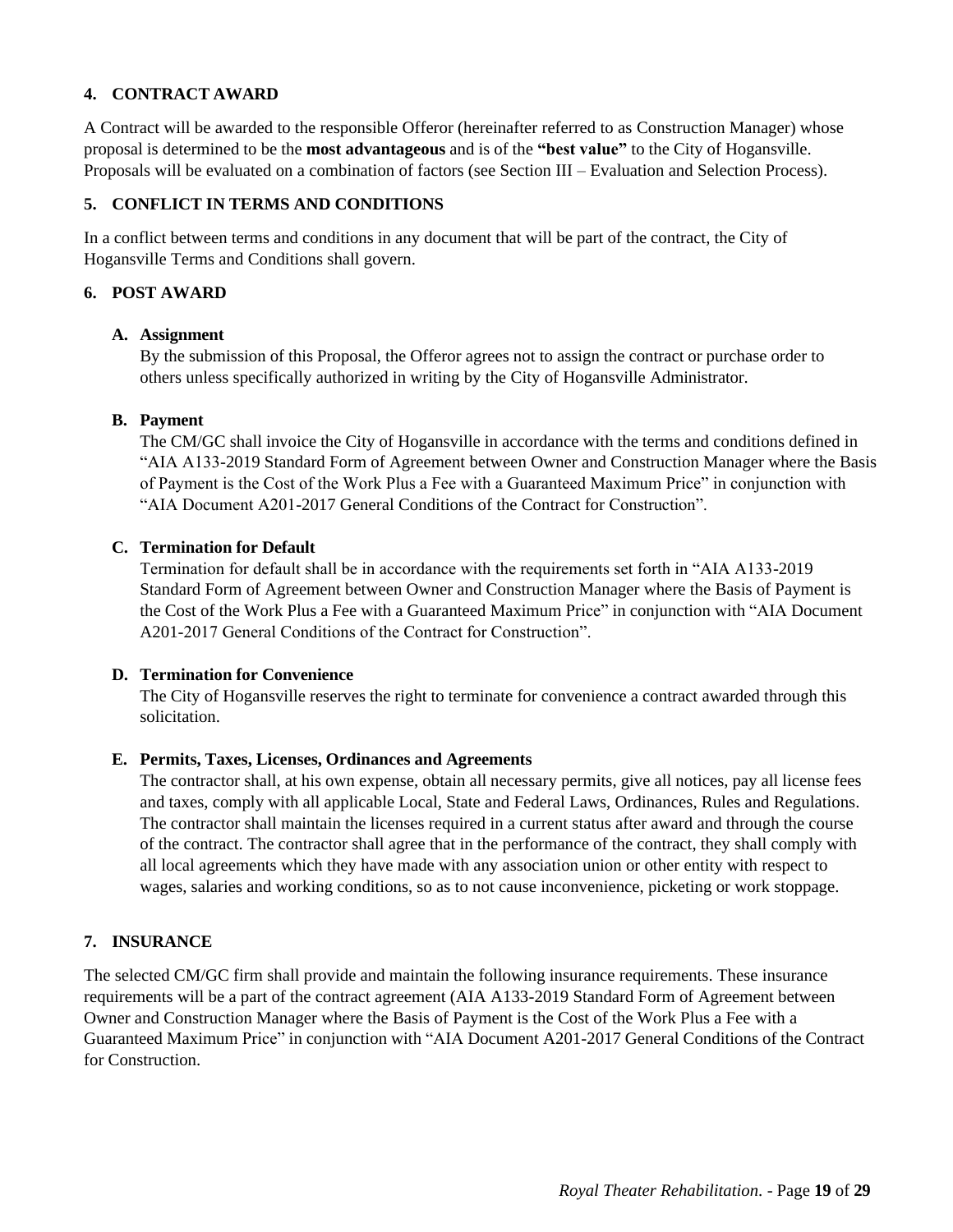Upon selection of the CM/GC will be notified of the necessity to provide required insurance. Proof of insurance shall be provided within 15 days of the date of written notification to the CM/GC.

- **A.** The following requirements apply to any and all work under the contract agreement by the CM/GC and subcontractors of any tier.
	- **A1.** Any and all insurance required shall be maintained during the entire length of the contract agreement, including any extensions thereto, and until all work has been completed to the satisfaction of the City of Hogansville. Any and all insurance must be on an occurrence basis.

CM/GC or is subcontractors shall not commence any work of any kind under a contract until all insurance requirements contained within this solicitation have been complied with an until evidence of all insurance requirements in each and every contract with each and every subcontractor of any tier and shall require the same to comply with all such requirements.

- **A2.** The City of Hogansville shall be covered as an Additional Insured under any and all insurance required by the contract agreement. Confirmation of this shall appear on all certificates of insurance and on any and all applicable policies.
- **A3.** The City of Hogansville shall be given no less than thirty (30) days notice of cancellation. The City of Hogansville shall be given not less than thirty (30) days prior written notice of material changes of any insurance required of the CM/GC under this Request for Proposal.
- **A4.** Each and every agent shall warrant when signing the certificate of insurance that he is acting as an authorized representative on behalf of the companies affording insurance coverage under the contract agreement referenced herein this Request for Proposals and that he is licensed by the State of Georgia to conduct insurance business in the State of Georgia and that the companies affording insurance coverage are currently licensed by the State of Georgia and are currently in good standing with the Commissioner of Insurance for the State of Georgia.
- **A5.** Any and all companies providing insurance required by a contract must meet the minimum financial security requirements as set forth below. The rating of each company must be indicated on the certificate of insurance.

For all contracts, regardless of the risk, companies providing insurance under this contract must have a current:

- i. Best Rating not less than A, and
- ii. Best's Financial Size Category not less than Class VII
- **A6.** In the event the CM/GC neglects, refuses, or fails to provide the insurance required by the Contract Documents, or if such insurance is cancelled for any reason, the City of Hogansville shall have the right, but not the duty, to procure the same, and the cost thereof shall be deducted from moneys then due or thereafter to become due to the CM/GC or shall have the right to cancel the contract agreement.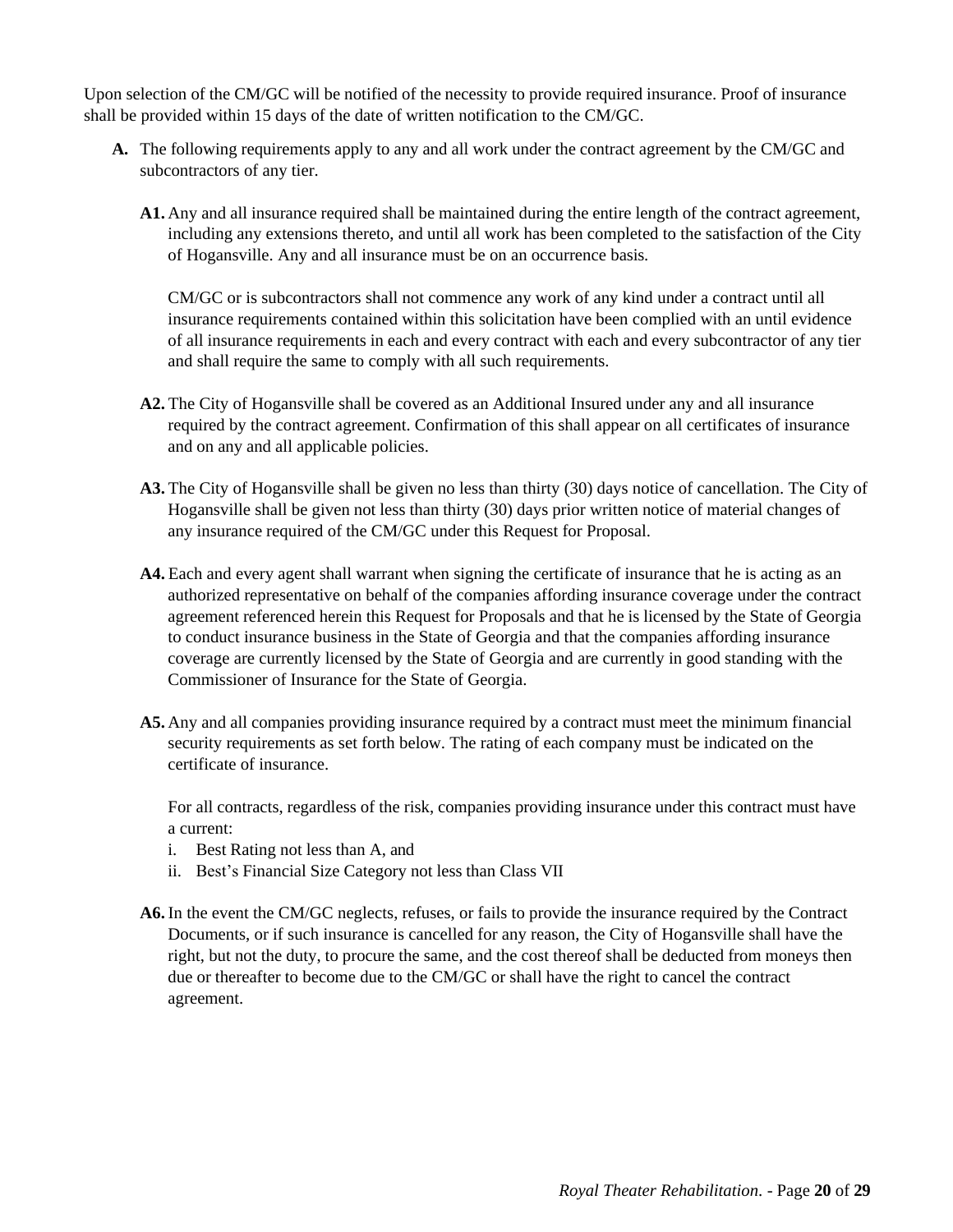## **B. Worker's Compensation and Employer's Liability Insurance**

The CM/GC shall procure and maintain Worker's Compensation and Employer's Liability Insurance in the following limits. Such insurance is to cover each and every employee who is or may be engaged in work under the contract.

| Worker's Compensation Limits:       | Statutory                  |
|-------------------------------------|----------------------------|
| <b>Employer's Liability Limits:</b> |                            |
| Bodily Insurance by Accident        | \$1,000,000 each accident  |
| <b>Bodily Insurance by Disease</b>  | $$1,000,000$ each employee |
| <b>Bodily Insurance by Disease</b>  | $$1,000,000$ policy limit  |

CM/GC waives all rights against the Owner and its agents, officers, directors, and employees for recovery of damages to the extent these damages are covered by the Worker's Compensation and Employer's Liability or Commercial Umbrella Liability Insurance obtained by CM/GC pursuant to this agreement.

### **C. Commercial General and Umbrella Liability Insurance**

The CM/GC shall procure and maintain Commercial General Liability (CGL) and if necessary, Commercial Umbrella Insurance with a limit of not less than \$5,000,000 each occurrence, and general aggregate, as shall protect him and any Subcontractor performing Work covered by this Contract from claims for damages for bodily injury, including accidental death, as well as from claims for property damages, which may arise from operations under the Contract Agreement, whether such operations are by himself or by any Subcontractor or by anyone directly or indirectly employed by either of them.

**C1.** Comprehensive Form **C2.** Contractual Insurance **C3.** Personal Injury **C4.** Broad Form Property Damage **C5.** Premises – Operations **C6.** Completed Operations

This coverage shall cover the use of all equipment, hoists, and vehicles on the site(s) not covered by Automobile Liability under this contract. Policy coverage must be on an occurrence basis.

CM/GC waives all rights against Owner and its agents, officers, directors, and employees for recover of damages to the extent these damages are covered by Commercial General Liability or Commercial Umbrella Liability Insurance maintained pursuant to this agreement.

Disposition: Certificate(s) of Insurance must be sent to Owner with properly executed Contract Documents.

#### **D. Business Auto and Umbrella Liability Insurance**

The CM/GC shall procure and shall maintain Business Automobile Liability, and if necessary, Commercial General Umbrella Liability Insurance with a limit of not less than \$5,000,000 each occurrence.

Such insurance shall cover liability arising out of any auto (including owned, hired, and non-owned automobiles).

CM/GC waives all rights against Owner and its agents, officers, directors, and employees for recovery of damages to the extent these damages are covered by the Business Automobile Liability or Commercial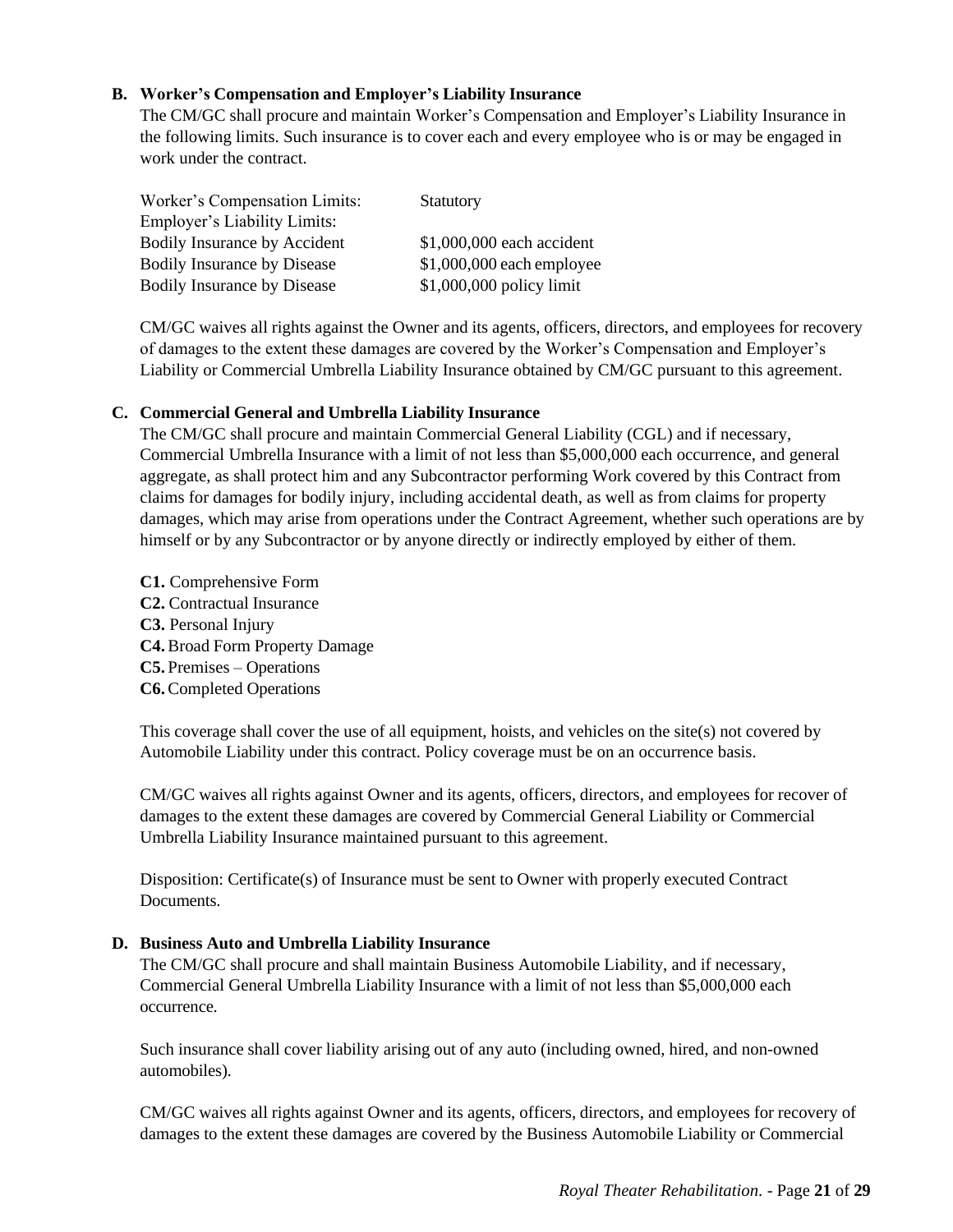Umbrella Liability Insurance obtained by CM/GC pursuant to this agreement or under any applicable auto physical damage coverage.

Disposition: Certificate(s) of Insurance must be sent to Owner with properly executed Contract Documents.

# **E. Hold Harmless Agreement**

The CM/GC shall Hold Harmless the City of Hogansville from any and all claims, suits, actions, damages, liability, and expenses in connection with the loss of life, bodily or personal injury or property damage, including loss of use thereof, directly or indirectly caused by, resulting from, arising out of or occurring in connection with the performance of this contract. The CM/GC's obligation shall not be limited by, or in any way to, any insurance coverage or by any provision in or exclusion of omission from any policy of insurance.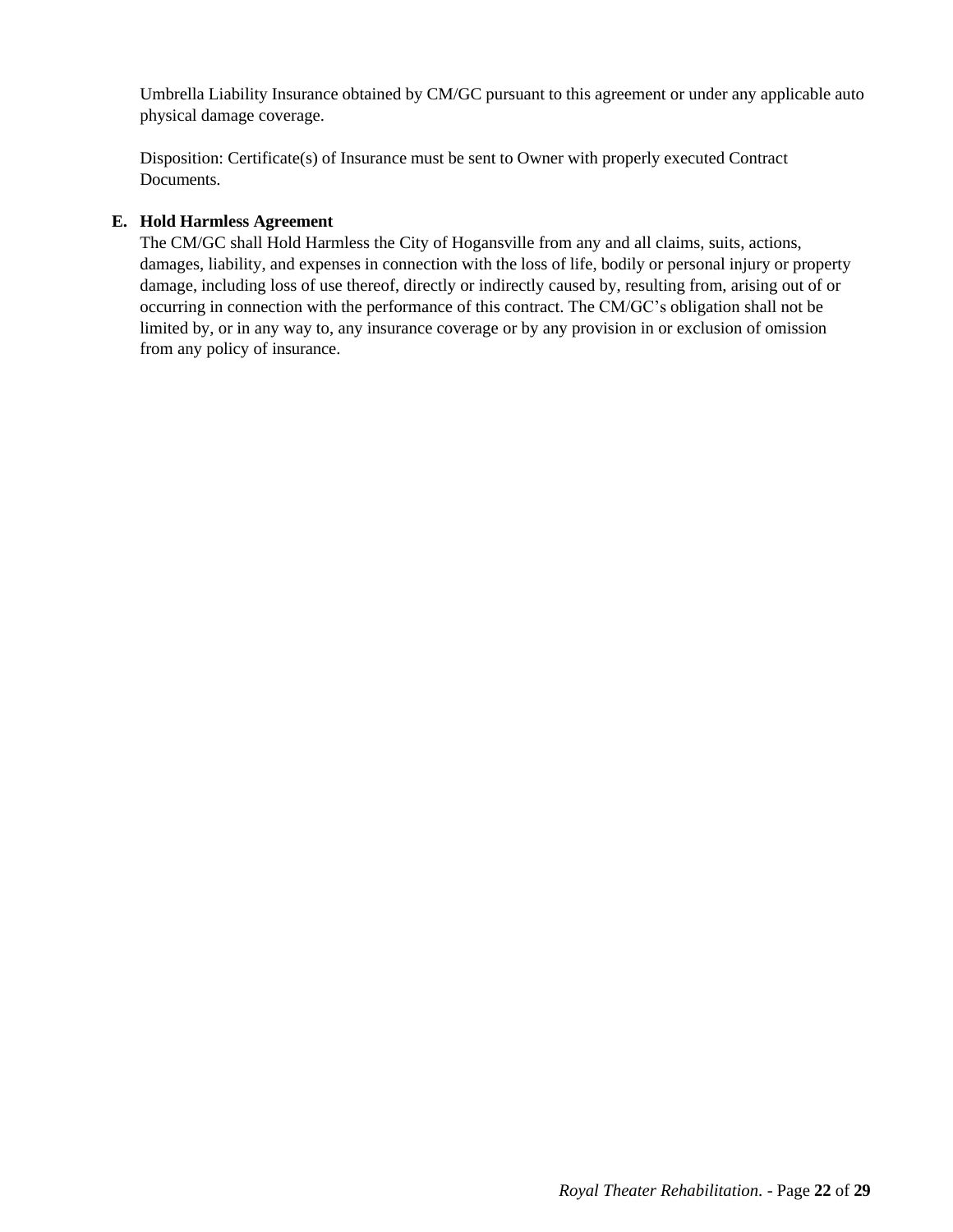## **F. Endorsement of Casualty/Liability Policies**

There shall be attached to and made a part of every CASUALTY/LIABILITY INSURANCE POLICY an endorsement of the insurance company in accordance with the specimen shown below:

### ENDORSEMENT

| Attached to and forming part of Policy No. | of the |  |
|--------------------------------------------|--------|--|
| Insurance Company.                         |        |  |
| Date of Endorsement:                       |        |  |
|                                            |        |  |

Name of Project:

In consideration of the premium for which the policy is written and proper rate adjustment when applicable, the insurance company agrees as follows:

Item (1) This policy of insurance shall not be canceled, changed (which includes renewal), allowed to lapse or allowed to expire until thirty (30) days after the Owner has received written notice addressed as follows:

City of Hogansville

Attention: Planning and Development Director

111 High Street

Hogansville, GA 30320

As evidenced by certified mail, return receipt requested, or until such time as other valid and effective insurance coverage acceptable in every respect to the Owner and providing equal protection called for in the policy shown below shall have been received, accepted, and acknowledged by the Owner. It is also agreed that such notice shall be valid only as to such improvements or projects as shall have been designated by name in such notice and that as to any project not designated by name in the notice, coverage shall be continued in full force and effect.

Item (2) Any other provisions of the agreement to the contrary notwithstanding, coverage under this policy shall automatically terminate thirty-six (36) months from the date shown below.

The foregoing insurance provisions have been incorporated into by reference and are hereby made a part of insurance policy No.  $\qquad \qquad$  , this  $\qquad \qquad$  day of  $\qquad \qquad$  , 20  $\qquad \qquad$ .

Name of Insurance Company

Signature of Authorized Representative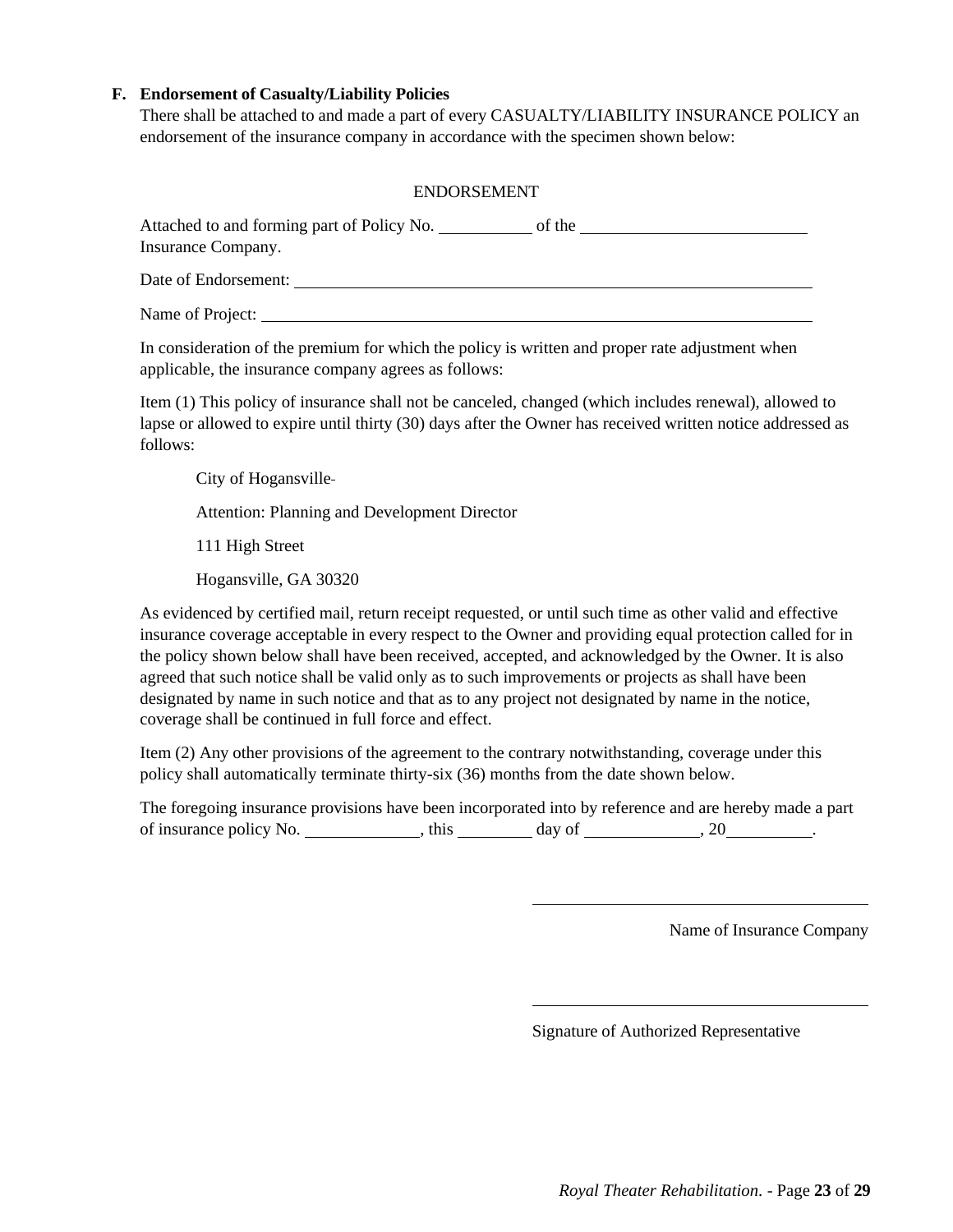# **G. Builder's Risk Insurance**

The CM/GC shall procure and maintain in force Builder's Risk Insurance on the entire work. Such insurance shall be written on a completed value form and in an amount equal to the initial contract sum, subject to subsequent modifications of the contract amount. The insurance shall apply on a replacement cost basis.

The insurance required in this subparagraph shall name as insured the Owner, the CM/GC and all subcontractors and sub-subcontractors in the work.

The insurance required in this subparagraph shall cover the entire work at the site of the project, including reasonable compensation for architects' services and expenses made necessary by an insured loss. Insured property shall include portions of the work located away from the site but intended for use at the site and shall also cover portions of the work in transit. The policy shall include as insured property scaffolding, falsework, and temporary buildings located at the site. The policy shall cover the cost of removing debris, including demolition as may be legally necessary or by the operation of any law, regulation or ordinance.

The insurance required by this subparagraph shall be written to cover all risks of physical loss except those specifically excluded in the policy and shall insure at least against the perils of fire and extended coverage, theft, vandalism, malicious mischief, and collapse.

Any deductible applicable to the insurance purchased in compliance with this subparagraph shall be identified in the contract documents. If any part of a loss is not covered because of the application of a deductible amount, whether identified in the policy or not, such loss shall be paid by the CM/GC.

The insurance required by this subparagraph shall be maintained in effect, unless otherwise provided for in the contract documents, until the earliest of the following dates:

- **G1.**The date on which all persons and organizations who are insured under the policy agree that it shall be terminated;
- **G2.**The date on which final payment, as provided for in the Contract Agreement, has been made;
- **G3.**The date on which the insurable interests in the property of all insured other than the Owner have ceased.

If the Owner is damaged by failure of the CM/GC to maintain insurance as required in this subparagraph, then the CM/GC shall bear all reasonable costs properly attributable to that failure.

Owner and CM/GC waive all rights against each other and each of their subcontractors, subsubcontractors, officers, directors, agents, and employees, for recovery of damages caused by fire and other perils to the extent covered by Builder's Risk Insurance purchased pursuant to the requirements of this subparagraph or any other property insurance applicable to the work.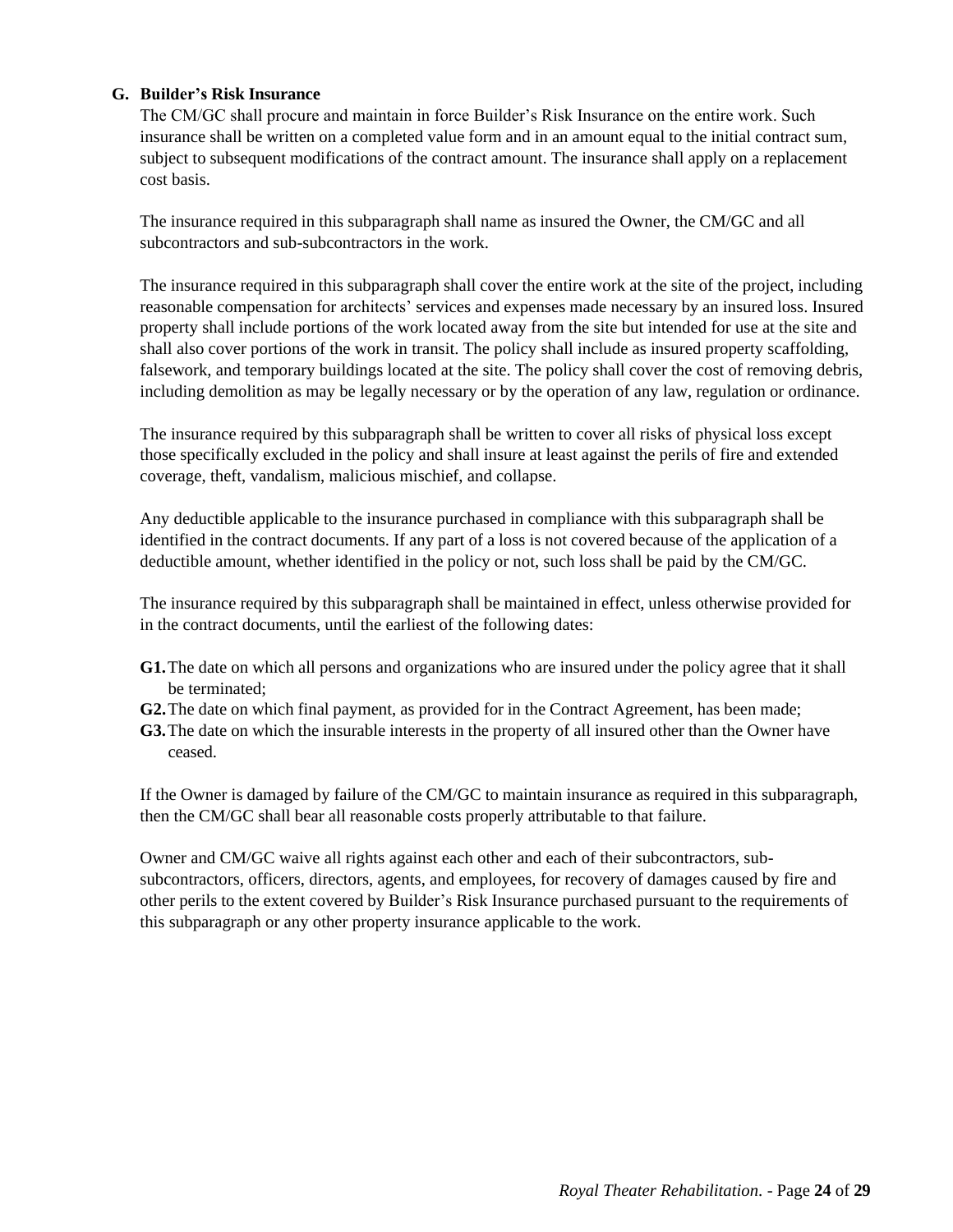## ENDORSEMENT – BUILDER'S RISK

Attached to and forming part of Policy No. of the Insurance Company,

Date of Endorsement: Name of Project:

In consideration of the premium for which the policy is written and proper rate adjustment when applicable, the insurance company agrees as follows:

Item (1) Furniture and equipment may be delivered to the insured premises and installed in place ready for use and the delivery and installation of furniture and equipment shall in no way diminish, change, alter or otherwise affect the coverage and protection afforded the insured under this insurance.

Item (2) Occupancy shall in no way diminish, change, alter or otherwise affect the coverage and protection afforded the insured under the policy. The insured shall give notice to insurance company of any occupancy or partial occupancy.

Item (3) The insurance company recognized the right of the Owner of the insured premises to perform other Work in connection with construction operations insured under this policy and agrees that performance of other Work by the Owner, by agents of the Owner, by contractors employed by the Owner shall in no way diminish, change, alter or otherwise affect protection afforded under this insurance.

Item (4) This policy of insurance shall not be canceled, changed (which includes renewal, allowed to lapse or allowed to expire until thirty (30) days after the Owner has received written notice addressed as follows:

City of Hogansville Attention: Planning and Development Director 111 High Street Hogansville, GA 30320

As evidenced by certified mail, return receipt requested, or until such time as other valid and effective insurance coverage acceptable in every respect to the Owner and providing equal protection called for in the policy shown below shall have been received, accepted, and acknowledged by the Owner. It is also agreed that such notice shall be valid only as to such improvements or projects as shall have been designated by name in such notice and that as to any project not designated by name in the notice, coverage shall be continued in full force and effect.

Item (5) Any other provisions of the agreement to the contrary notwithstanding, coverage under this policy shall automatically terminate thirty-six (36) months from the date shown below.

The foregoing insurance provisions have been incorporated into by reference and are hereby made a part of insurance policy No.  $\qquad \qquad$ , this  $\qquad \qquad$  day of  $\qquad \qquad$ , 20  $\qquad \qquad$ .

Name of Insurance Company

Signature of Authorized Representative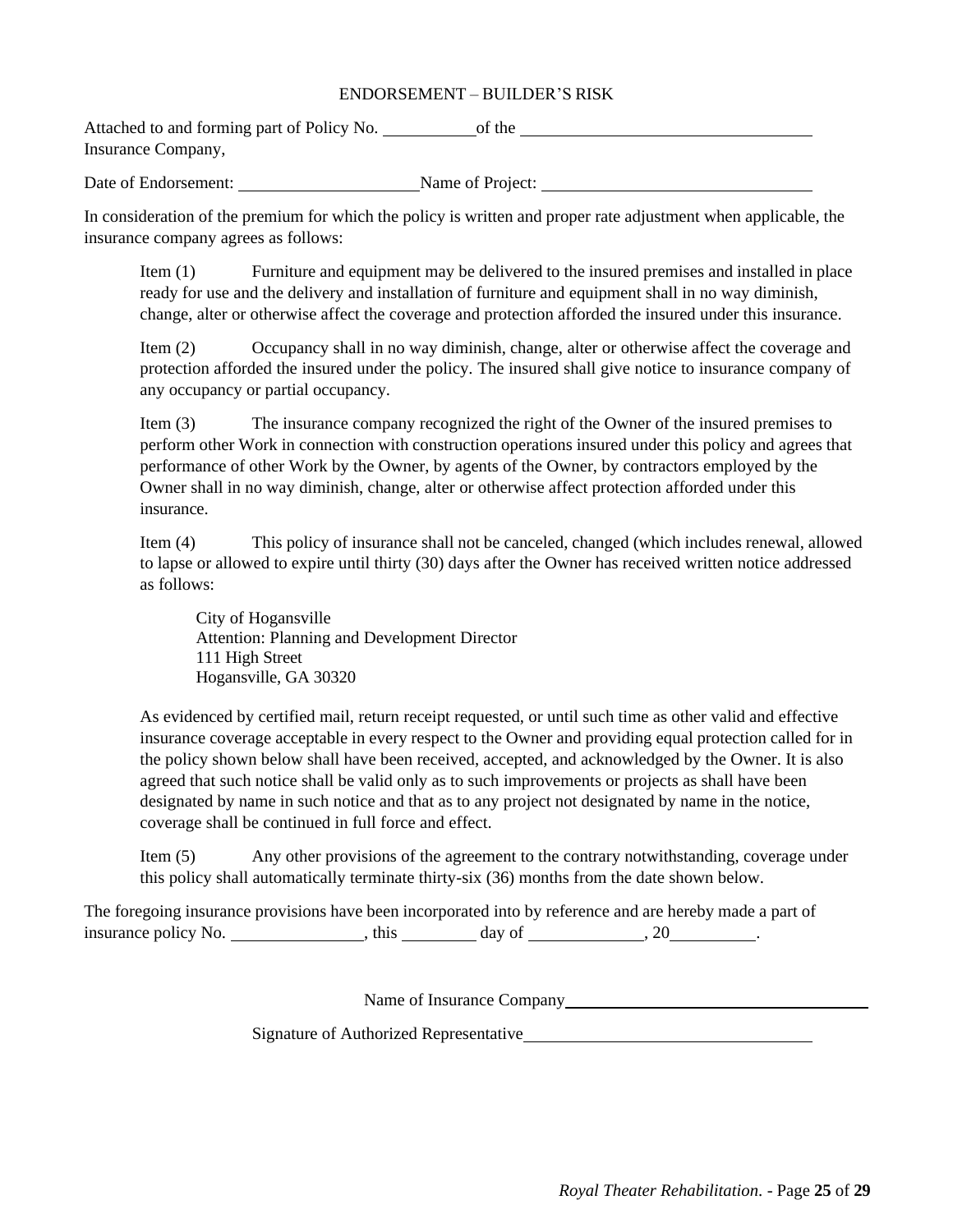## **REQUEST FOR PROPOSAL EXHIBIT "A" ADDENDA ACKNOWLEDGEMENT FORM**

DATE:

TIME:

 $BID \#:$ 

**NAME OF OFFEROR:**

City of Hogansville ATTN: Lynne S. Miller 111 High Street Hogansville, GA 30320

Gentlemen:

We acknowledge Addendum(s) , issued in accordance with the Request for Proposal to provide Construction Management "at Risk" Services to the City of Hogansville for the Royal Theater Rehabilitation located at 400 E Main St, Hogansville, GA 30320.

**By: Signature:**

**Date:**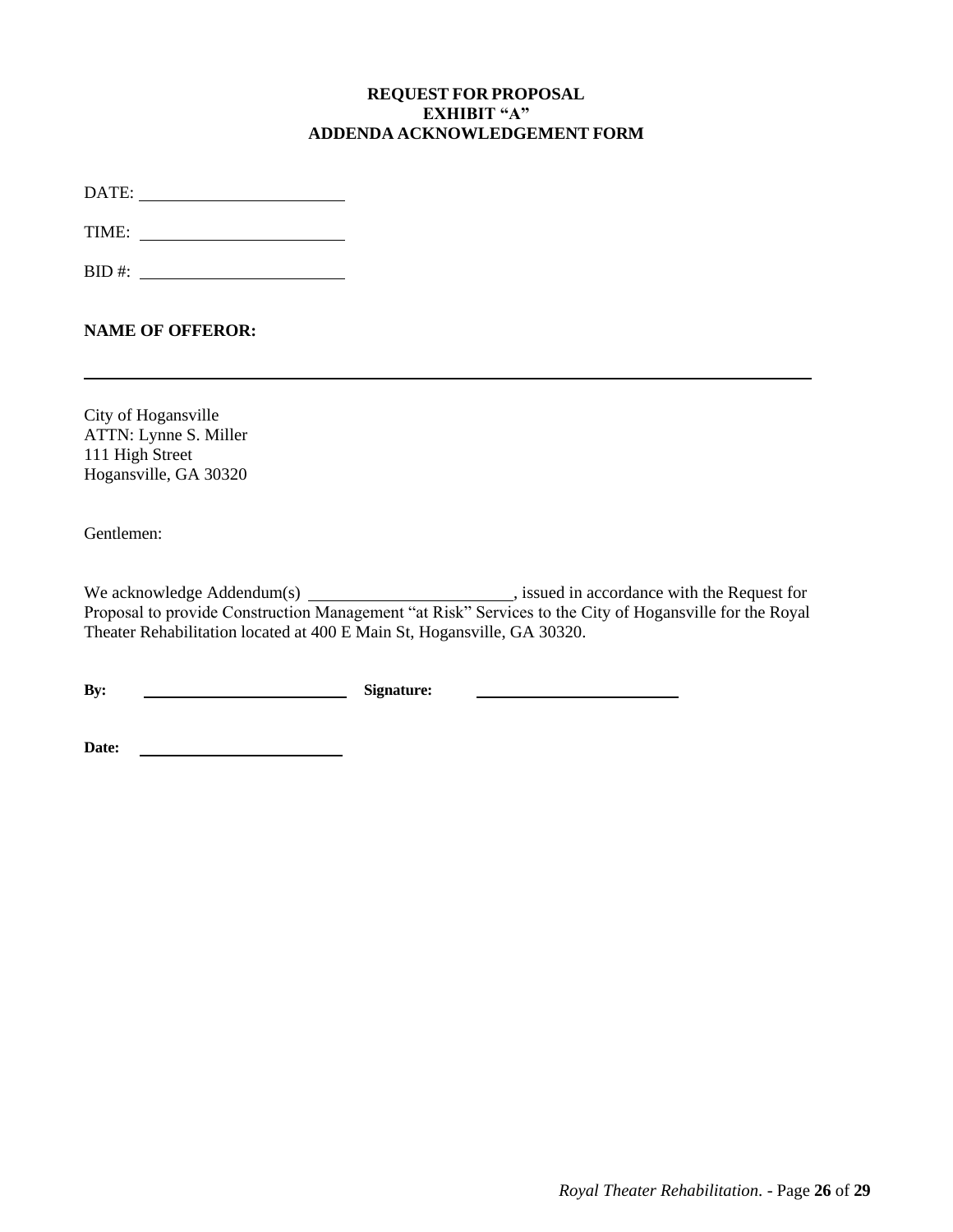# **EXHIBIT "B" PROPOSAL REVIEW RUBRIC**

Royal Theater Rehabilitation RFP

<span id="page-26-0"></span>

| <b>Major</b><br>Category | <b>Available</b><br><b>Points</b> | <b>Criteria</b>                                                 |
|--------------------------|-----------------------------------|-----------------------------------------------------------------|
|                          |                                   | Overall strength relative to the proposed project               |
|                          |                                   | Past ability to work as a team with Architects and Owners       |
| Firm's Ability           | 10                                | Firm's "management" philosophy plan for administering the work  |
|                          |                                   | Firm's current and projected workload                           |
|                          |                                   | <b>Financial Stability</b>                                      |
|                          |                                   | Firm experience with similar project/construction types         |
|                          |                                   | Experience with projects for county governments                 |
| Experience               | 20                                | Experience with innovative budget control and value engineering |
|                          |                                   | Experience with innovative schedule control                     |
|                          |                                   | <b>Quality of references</b>                                    |
|                          |                                   | Firm's "management" philosophy                                  |
|                          |                                   | Strength of team assigned relative to proposed project size     |
| Management               | 20                                | Project Manager and superintendent ability to work as a team    |
| Plan                     |                                   | Firm's approach to quality assurance                            |
|                          |                                   | Approach to bonding subcontractors                              |
|                          |                                   | <b>Communication Plan</b>                                       |
|                          |                                   | Ability of firm to implement services                           |
|                          |                                   | Preconstruction management plan                                 |
|                          |                                   | Value engineering                                               |
| <b>Services</b>          | 20                                | Ability to estimate accurately                                  |
|                          |                                   | Local participation                                             |
|                          |                                   | Construction management plan                                    |
|                          |                                   | Ability to work with subcontractors                             |
| <b>Schedule</b>          | 10                                | Ability to provide schedule control for this project            |
| Fees                     | 20                                | Pre-Construction, CM, Other Fees                                |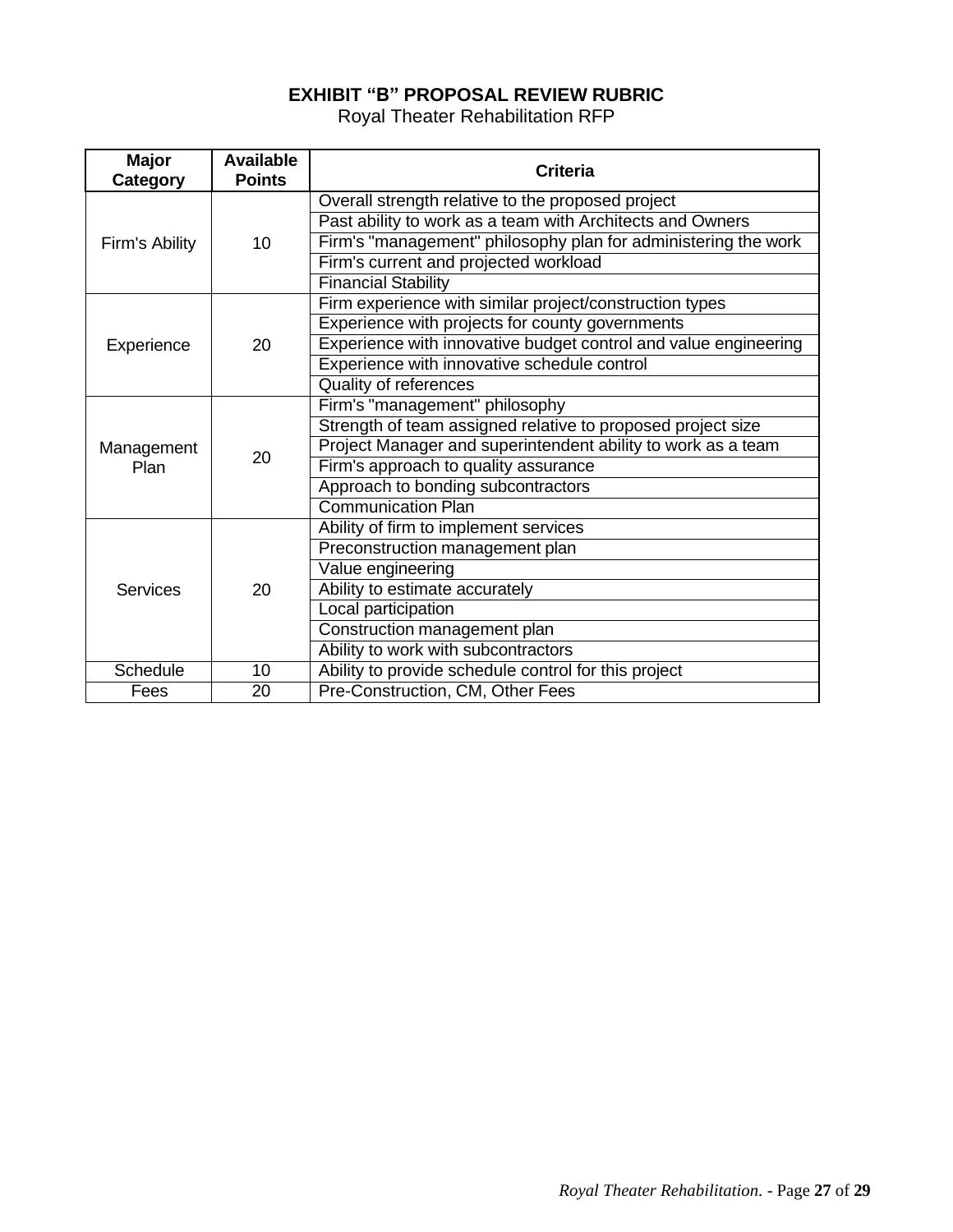## **EXHIBIT "C" S.A.V.E AFFIDAVIT VERIFY STATUS FOR BUSINESS TRANSACTION WITH THE CITY OF HOGANSVILLE**

By executing this affidavit under oath, as a vendor for the City of Hogansville for public benefits as referenced in O.C.G.A. Section 50-36-1, I am stating the following with respect to my "public benefit" for -

|            | (Name of Natural Person Applying on |
|------------|-------------------------------------|
| behalf of) | (Name of Offeror)                   |

1. I am a United States Citizen

2. I am a legal permanent resident 18 years of age or older.

3. I am a qualified alien of non-immigrant under the Federal Immigration and Nationality Act, 18 years of age or older and lawfully present in the Unites States\*

In making the above representation under oath, I understand that any person who knowingly and willfully makes a false, fictious, or fraudulent statement or representation in an affidavit shall be guilty of a violation of O.C.G.C. 16-10-20, and face criminal penalties as followed by such criminal statue.

| <b>Signature of Applicant</b>                                                                                           | Date                                  |  |
|-------------------------------------------------------------------------------------------------------------------------|---------------------------------------|--|
| <b>Print Name</b>                                                                                                       | Alien Registration # for Non-Citizens |  |
| Vendor's E-Verify Number                                                                                                |                                       |  |
| SUBSCRIBED AND SWORN BEFORE ME ON THIS                                                                                  | DAY OF 2022.                          |  |
| <b>NOTARY PUBLIC</b><br>the contract of the contract of the contract of the contract of the contract of the contract of |                                       |  |
| My Commission Expires:                                                                                                  |                                       |  |
| *MUST BE NOTARIZED*                                                                                                     |                                       |  |